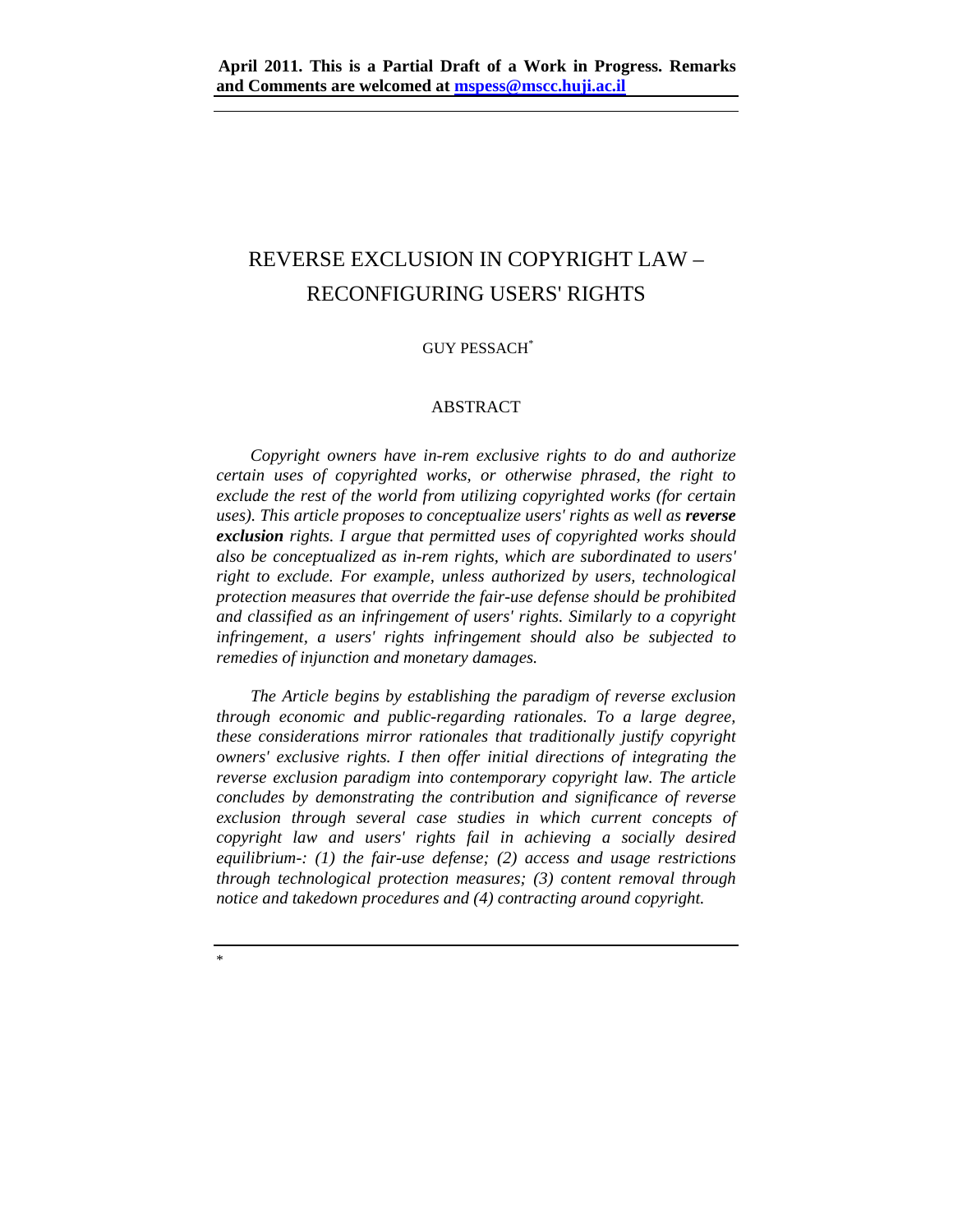# INTRODUCTION

In the last decade, copyright law scholars have been obsessed with users' rights and probably for the right reasons. Once capturing the impact of copyright law on society's cultural ecosystem, free speech considerations, distributive concerns and individuals' autonomy, it seems only natural to explore, conceptualize, develop and further enhance the functions, capacities and legal rights of users within copyright law.

This emerging awareness, however, confronts significant barriers when one attempts to translate theoretical recognition into practical rules. Overall, one may identify dialectics of dissonance between justified demands for acknowledging users' capacities, on the one hand, and lacking enforceability of such demands, within contemporary copyright law, on the other hand.

Consider, for example, actions, which constitute fair-use of copyrighted materials. Such actions are legally defined as socially desirable as well as serving constitutional values such as free speech. Yet, contemporary copyright law fails in regulating technological protection measures that disable fair use of cultural works (both copyrighted works and works, which have already fallen into the public domain). Similarly, copyright law does not provide effective remedies against notice and takedown procedures, which remove non-infringing secondary uses of copyrighted works, or against *copyrightfeaud*, that is, attempts to claim fictitious copyright over public domain works. Lastly, instances of contracting around copyright, through legal structures that undermine users' rights, also raise questions regarding the enforceability and effectiveness of users' rights. Even if such contracts bind their direct parties, they tend to generate negative externalities that undermine the rights and powers of other (third parties) users. If the Google Library Book Project contractually prohibits users from distributing scanned digital copies of public domain books, for educational purposes, such a restriction infringes third-parties' users' rights and imposes a social cost, which requires treatment.

Regarding such circumstances, current paradigms of copyright law and particularly of users' rights seem to fail. There is no legal paradigm of enforcement against actions, which violate and undermine legitimate uses of copyrighted works. Copyright law aims to promote public-regarding goals through the allocation of entitlements to *both* creators and users. However, there is a disparity between the legal structure of copyright owners' rights and the legal structure of users' rights. Copyright owners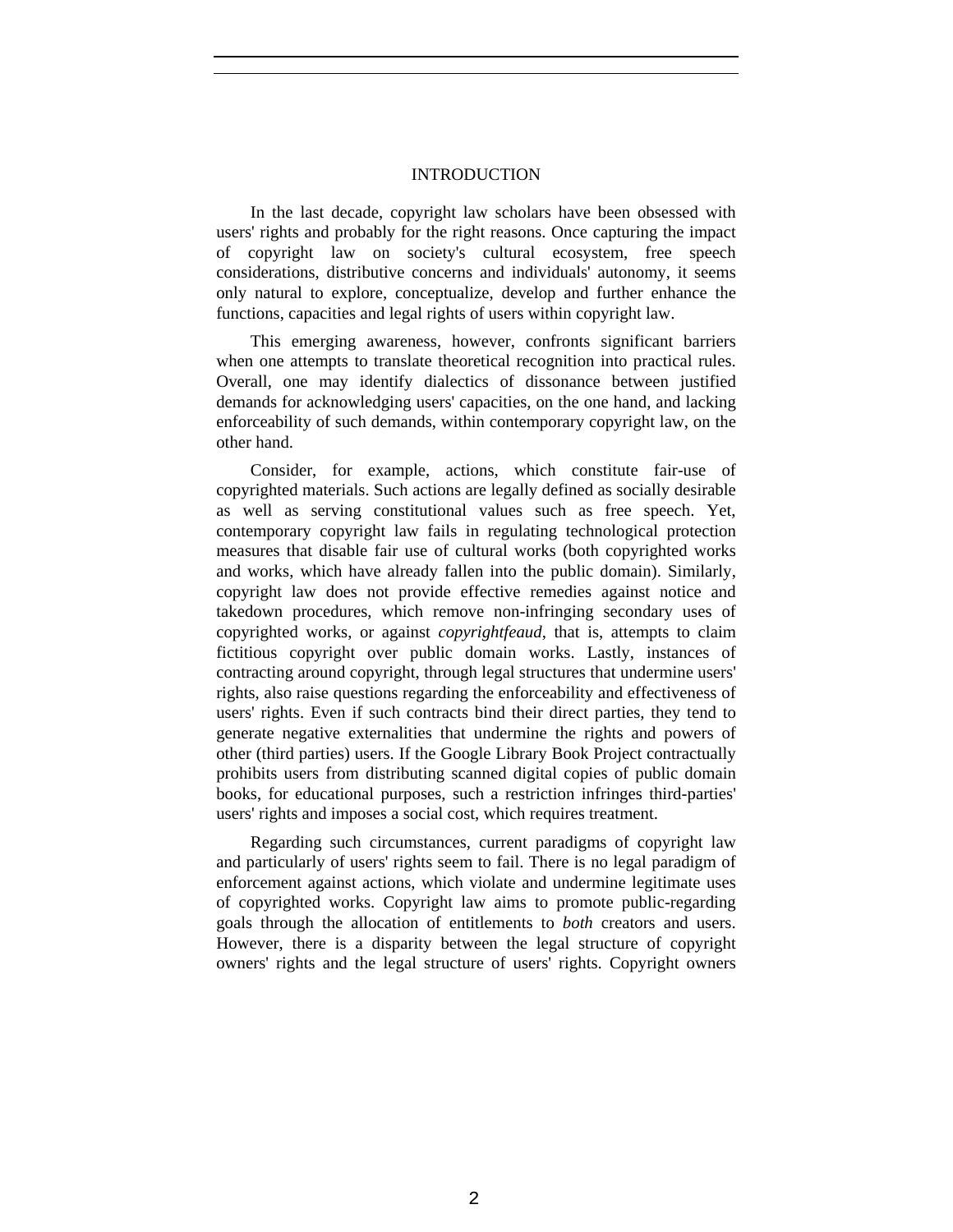benefit from *in-rem* exclusive rights to do and authorize certain uses of copyrighted works; otherwise phrased the right to exclude the rest of the world from utilizing copyrighted works uses. Thus, whereas the legal structure of users' rights is generally located somewhere in between privileges to liberties. Even when a user's right is classified as a positive right, such a right remains in vein without being conceptualized as a concrete legal entitlement, which is equivalent to the ones that copyright owners posses. Currently, infringement of users' rights does not entail the same remedies and powers that a copyright infringement entails. The capacities of users in copyright law are therefore undermined; not because of their normative inferiority but because of their conceptual and doctrinal inadequacy.

This article attempts to solve this gap by structuring users' rights as *reverse exclusion* rights. I propose to conceptualize permitted uses of copyrighted works as in-rem exclusion rights. A permitted use, within copyright law, implies a duty of the rest of the world not to take actions that restrict such a use. Users have an exclusive positive right for certain uses in intangible works. This right cannot be abridged without prior authorization from all relevant users. Particularly, copyright owners are prohibited from leveraging their control, over creative works, as gateways for infringing users' rights.

The in-rem right to exclude, within copyright law, thus becomes dual. It applies both to copyright owners and to users. For example, unless authorized by users, technological protection measures that override the fair-use defense should be prohibited and classified as an infringement of users' rights; and just like in the context of a copyright infringement, those who infringe users' rights should be subjected to remedies of injunction and monetary damages.

My purpose in this article is to justify and further elaborate the paradigm of reverse exclusion in copyright law. Part I begins by justifying the paradigm of reverse exclusion through economic and public-regarding rationales. To a large degree, these considerations mirror the same rationales that justify copyright owners' exclusive rights. Part II examines practical paths to integrate the paradigm of reverse exclusion into positive copyright law and its main doctrinal elements. Part III demonstrates the contribution and significance of reverse exclusion through several case studies in which current concepts of copyright law and users' rights fail in achieving a socially desired equilibrium. Before commencing, I should emphasize one caveat. This article does not deal with the scope and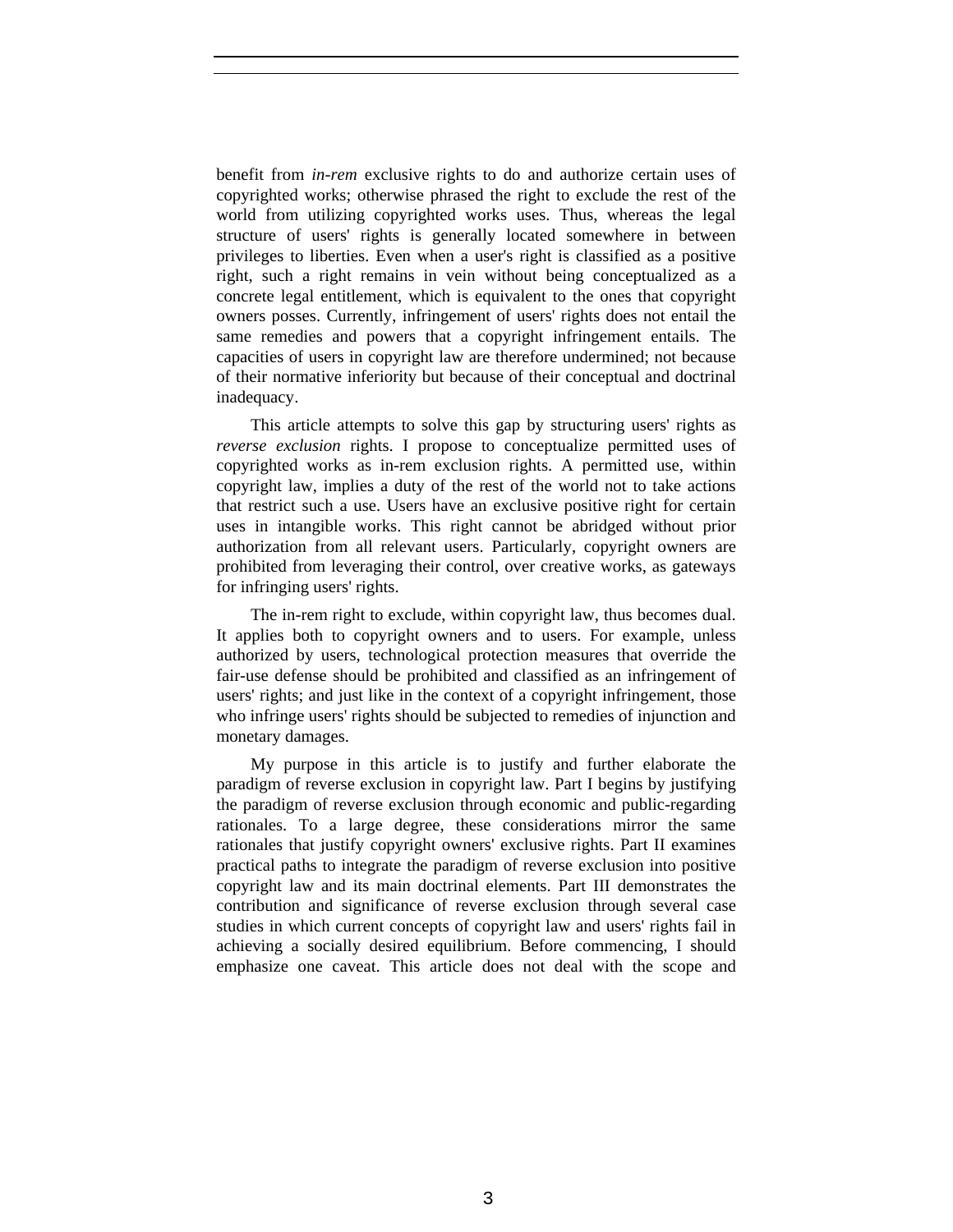substance of users' rights, but rather with their legal structuring. My estimation is, however, that if structured as in-rem exclusive rights, users' rights would become more enforceable and effective. Hence, regardless of continuing debates over the scope and substance of users' rights, by adopting the paradigm of reverse exclusion, one can anticipate a certain improvement in the enforceability of users' rights. Copyright law would be better situated for achieving an equilibrium between ex-ante, *efficiency in production* (that requires a positive price for producers and creators), and ex-post *efficiency in distribution and secondary production* (that requires users to pay and be burdened as little as possible in order to access and use cultural works).

#### **I. JUSTYFYING THE PARADIGM OF REVERSE EXCLUSION**

#### *A.* **ECONOMIC & PUBLIC-REGARDING JUSTIFICATIONS**

In order to understand why users' rights should be conceptualized as exclusionary rights, one must recollect the fundamental economic and public-regarding justifications for copyright owners' bundle of exclusive rights. To a large degree, the same explanations that justify copyright owners' exclusive rights are also the underlying reasons for cabining users' rights as imposing a duty not to interfere with uses that are part of users' bundle of exclusive rights.

Copyright protection is significantly based on public and social considerations, and so are its agreeable common presumptions, which are the following. Copyright is a public and socially oriented legal measure. Its goal is to benefit the public by providing an economic incentive for the production and dissemination of "nonexcludable" intangible works. These are works that due to their "public good" nature, $\frac{1}{1}$  would have lacked such

<sup>&</sup>lt;sup>1</sup> Copyright's subject matter—intangible works—are public goods since they are both nonexcludable and nonrivalrous. Because of the abstract nature of intangible works, without the support of any legal protection, once such works are publicly exposed, their creator cannot effectively exclude others from gaining access to the works and utilizing them freely; consequently without rewarding the creator for the efforts and resources invested in the production of such works. This prospective problem of "free riding" reduces the incentive for investing efforts and resources in the production and dissemination of intangible works. Copyright overcomes this problem by granting a legal right of exclusiveness, which enables the copyright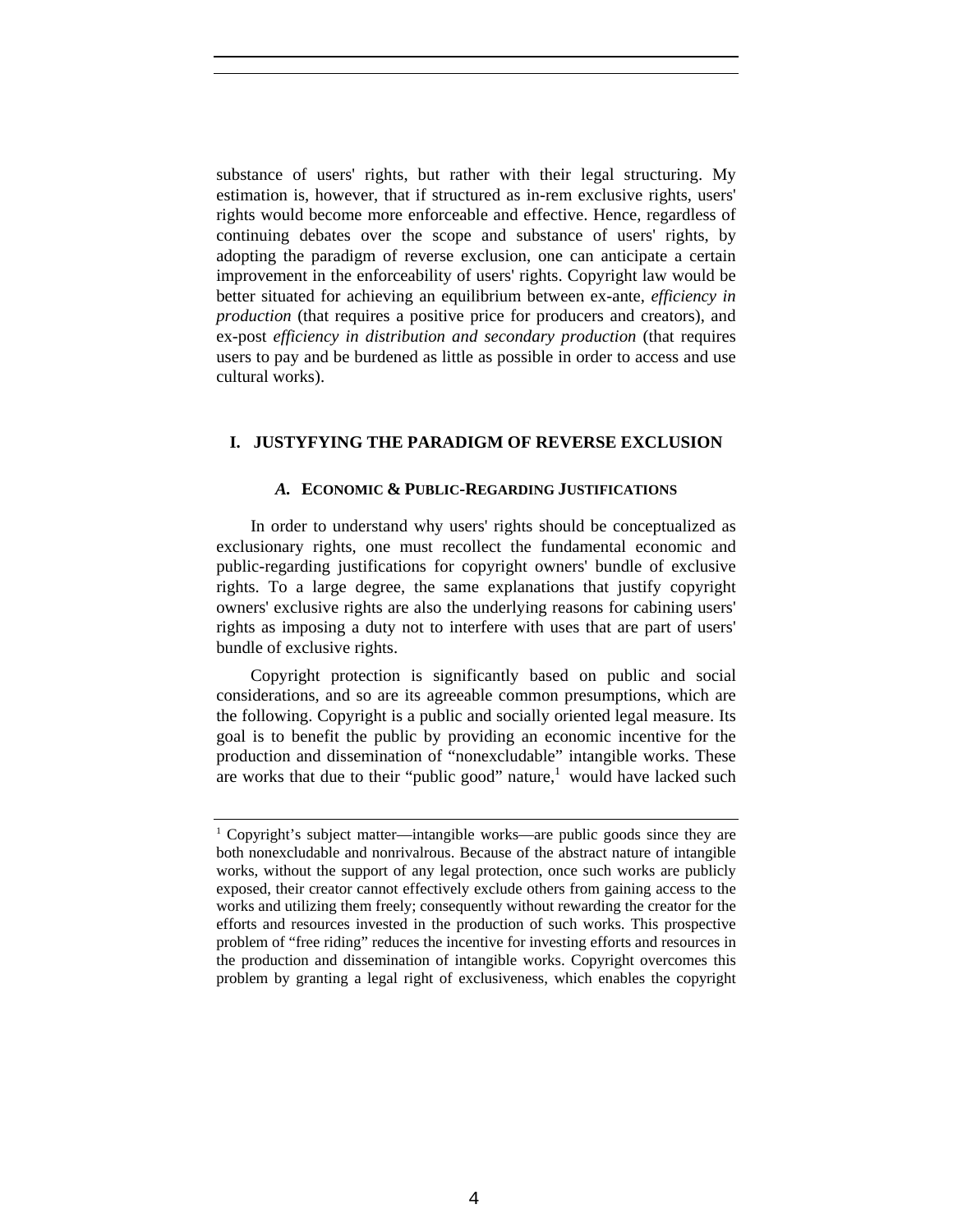an incentive without the recognition of a copyright. Copyright protection enables to internalize *positive externalities* that cultural works tend to generate. The grant of exclusive property rights enables market actors (e.g. producers, corporate media and creators) to internalize and capture social value that is generated by intangible works; thus, without having the risk that their investment would be ripped by third parties. Put shortly, at least within certain boundaries, the grant of an exclusive property right is conceived as an indispensable legal mechanism to prevent free riding and thus provide sufficient incentives for the production of socially valued intangible works.

 The same basic principles also capture the social cost of copyright protection. Copyright burdens and deters the public and future creators from gaining access to copyrighted materials and further using them within their own independent works. This cost derives from restrictions, limitations and financial requirements, which are imposed by copyright owners, regarding certain uses of copyrighted materials. Such burdens are magnified due to the cumulative nature of information and creative works. People tend to build on existing materials in order to make new creative works while adding their own contributions.<sup>2</sup> Copyright protection is a mechanism that increases the costs of borrowing from previous works and thus it weakens the incentive of future authors to create.<sup>3</sup> Additionally, since creative and cultural engagements involve a considerable degree of spillovers and positive externalities, limitations and burdens, on accessing and utilizing copyrighted works, tend to increase the gap between the costs of secondary uses, on the one hand, and users' willingness and ability to bear such costs, on the other hand.

Finally, although thus far, scholarly works have focused on the social cost of copyright protection, similar observations could be drawn regarding any other type of de-facto private fencing mechanism that restricts the ability of people to access and use cultural materials, even when such

owner to exclude others from using the work without authorization, and thus to collect fees for the use of the intangible work and secure a return on the creator's investment.

<sup>&</sup>lt;sup>2</sup> Well know is Chafee's remark that: "The World goes ahead because each of us builds on the world of our predecessors. 'A dwarf standing on the shoulders of a giant can see farther than the giant himself", Zechariah Chafee, *Reflections on the*  law of Copyright 45 Columbia Law Review, 503, 511 (1945).

William M. Landes & Richard A. Posner, *An Economic Analysis of Copyright Law*, 18 Journal Of Legal Studies, 325, 332-341 (1989).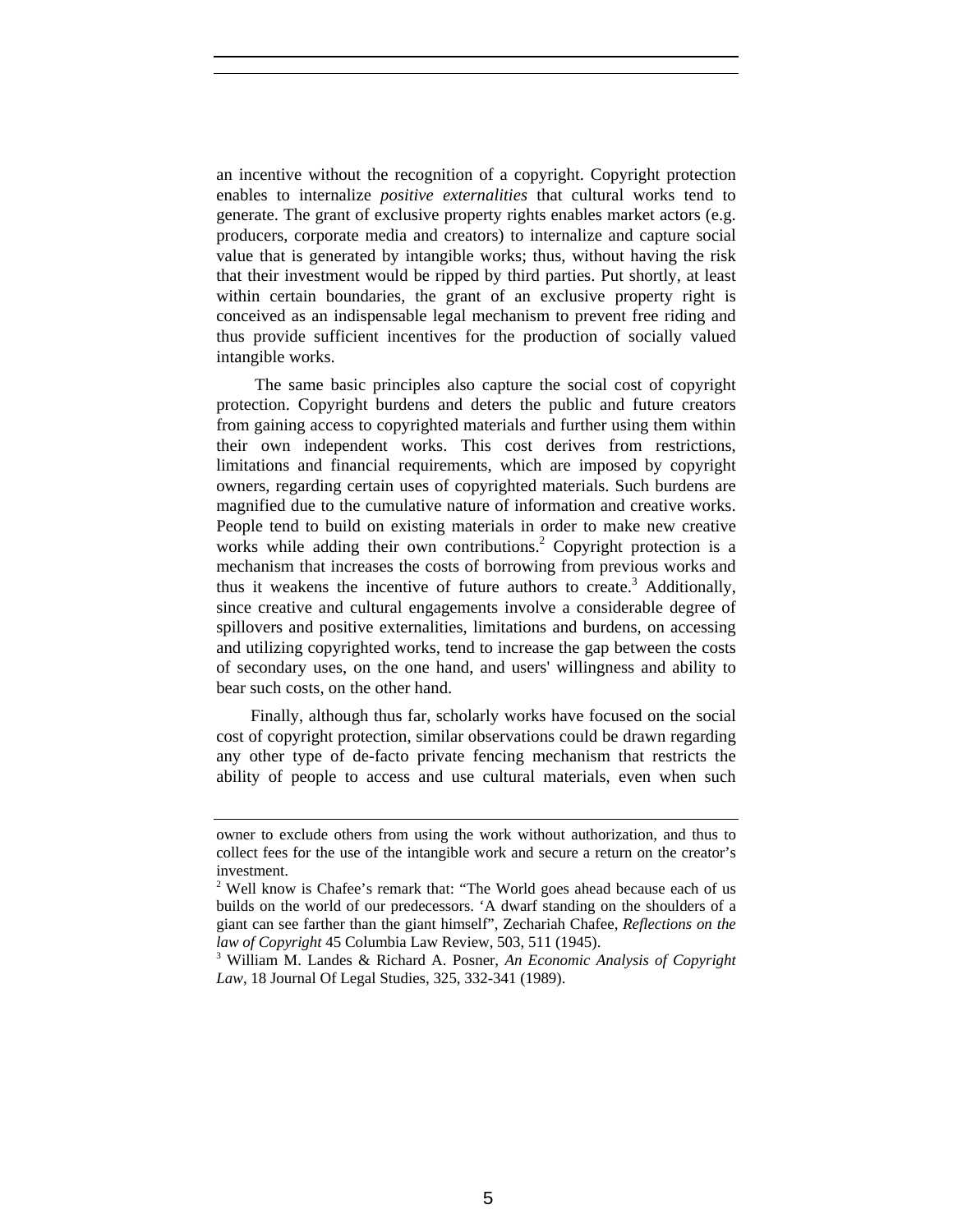restrictions are not a product of legal regulation. Consider, for example, a museum, which possess a collection of old masterpiece paintings. This collection is not displayed in public and digital images of the paintings are displayed only within the physical premises of the museum, with no practical option of using the images for educational, research and criticism purposes. Such restrictions do not derive from copyright law but rater from the museum's physical possession of the original paintings. Yet, such restrictions still impose social costs similar to the ones that copyright protection imposes.

The above-mentioned orthodoxy of copyright's in-rem property attributes is subjected to several persuasive critiques. These critiques question both the desirability and the justification for absolute copyright protection that enables copyright owners to capture the full social surplus of their cultural products. According to the critiques, internalization of positive externalities, through property rights in intangible cultural works, is required only to an extent that captures returns, which are sufficient to recoup the investment in producing intangible cultural works. Additionally, the above-mentioned social costs of copyright are another reason to suspect and object any one-sided view of the copyright matrix.

Nothing of the above-mentioned is novel to copyright law's discourse. In the last decade, legal scholarship developed sophisticated and ubiquitous perspectives on copyright law's impacts. It seems, however, that both supporters and criticizers of copyright's exclusion (property) paradigm have ignored one central element. Just as initial creators and producers may require certain in-rem exclusionary rights, in order to capture the social value of their creative activity, so may subsequent users and creators (who wish to use existing intangible assets in manners that are part of their bundle of users' rights and that fall outside of copyright owners' domain of exclusive uses).

From a societal perspective, just like copyright owners, initial creators and users face similar scenarios when they confront circumstances that discourage them from investing resources in socially valued cultural engagements. For initial creators it is the risk of someone else free riding on their investment. For users and secondary creators it is the burdens, barriers and costs that they face when accessing and using copyrighted works. Thus, while copyright owners and other third parties are ignorant of the social costs (and negative externalities) that they generate through selfinterest and rent seeking restrictions. The lines that delineate the boundaries between users' rights and copyright owners' exclusive uses serve, therefore,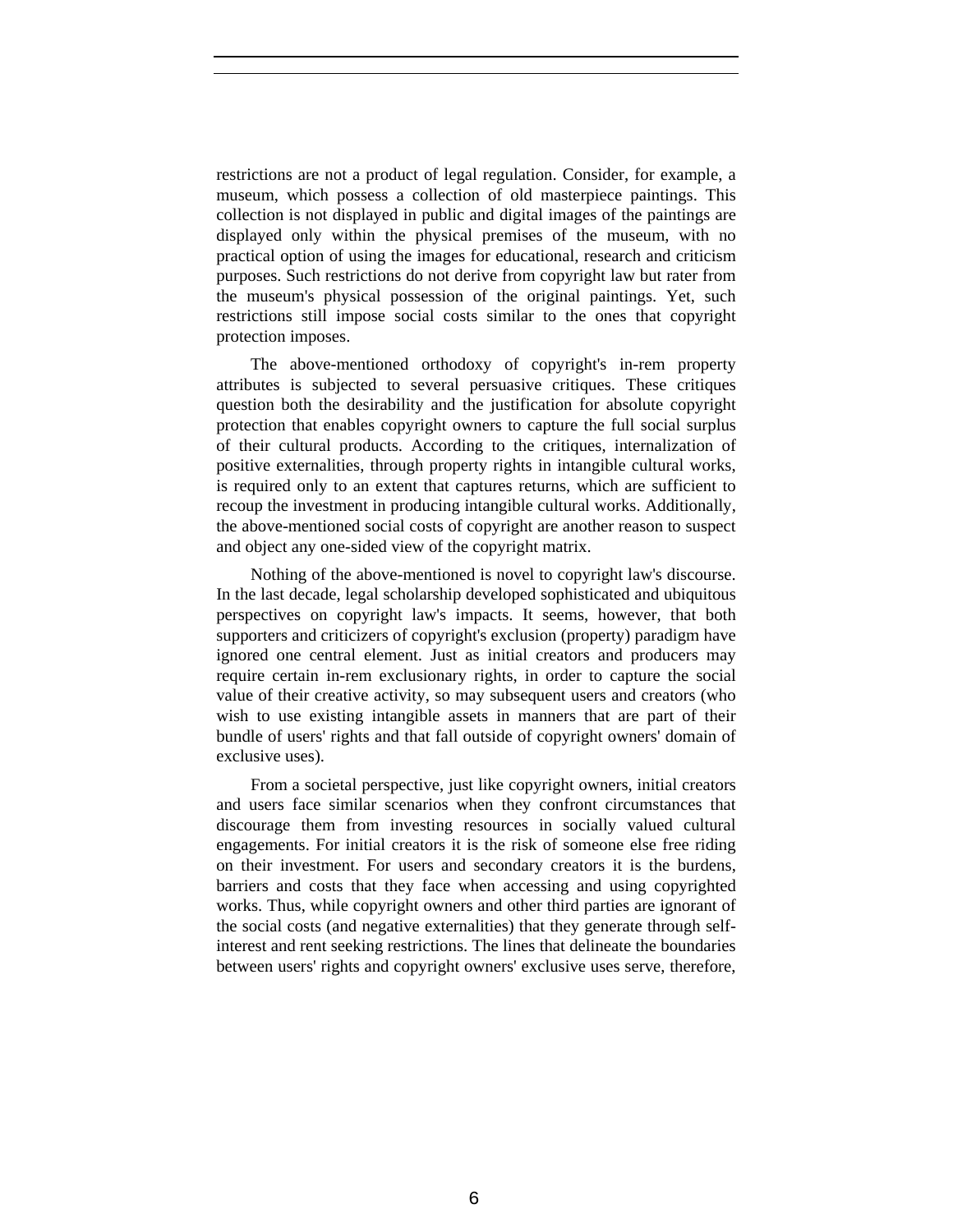as pointers to two distinct zones. The first, is a zone in which social value is best captured by copyright owners; that is, by the grant of certain exclusive in rem rights to creators and producers of cultural works. The second zone, is one in which social value is best captured by enabling - for certain purposes - free access and free utilization of cultural works. Capturing this social value requires legal mechanisms that prohibit interference with users' ability to access and use cultural works, or otherwise phrased a reverse exclusion regime. Just like copyright owners' exclusive rights but from a reverse position.

Copyright law is thus bound to regulate conflicting claims over resources, which are its subject matter. The bundle of rights to carry out certain actions with regard to copyright's subject matter is *dual* and *reciprocal*. It applies both to one's capacities as a user and to one's capacities as an owner. The shift from one proposition to another is based on the determination, which of the two options better promotes capture of social value. Yet, both alternatives may justify exclusive control over a use, be it in the hands of copyright owners, or in the hand of users. While copyright owners' exclusiveness means the sole power to make certain uses, users' right to exclude is more complex. It does not mean exclusiveness because each user's right is not exclusive in terms of the fact that it does not preclude other users from making legitimate exempted uses of copyrighted works. Yet, it does entail users with the right to exclude third parties from interfering with their privileged uses.

Scholars including Mark Lemley and Bret Frischmann, have convincingly demonstrated the spillovers, positive externalities and social demand for intangible works and their secondary utilization. Their conclusion is that such attributes support a narrowly and carefully crafted scope of copyright protection. Nothing more than is required to incentivize the originating creator. This conclusion, however, does only half of the work, because it ignores restrictions and limitations that come on top of copyright law's formal restrictions and that are a product of private limitations. This is exactly the stage in which the paradigm of reverse exclusion comes into play. It does so by fencing and protecting the same spillovers, positive externalities and social demand. The protection is against the rest of the world and particularly from interference by selfinterest third parties and copyright owners who wish to leverage such restrictions as a mean to gain additional profits from their portfolio of copyrighted works.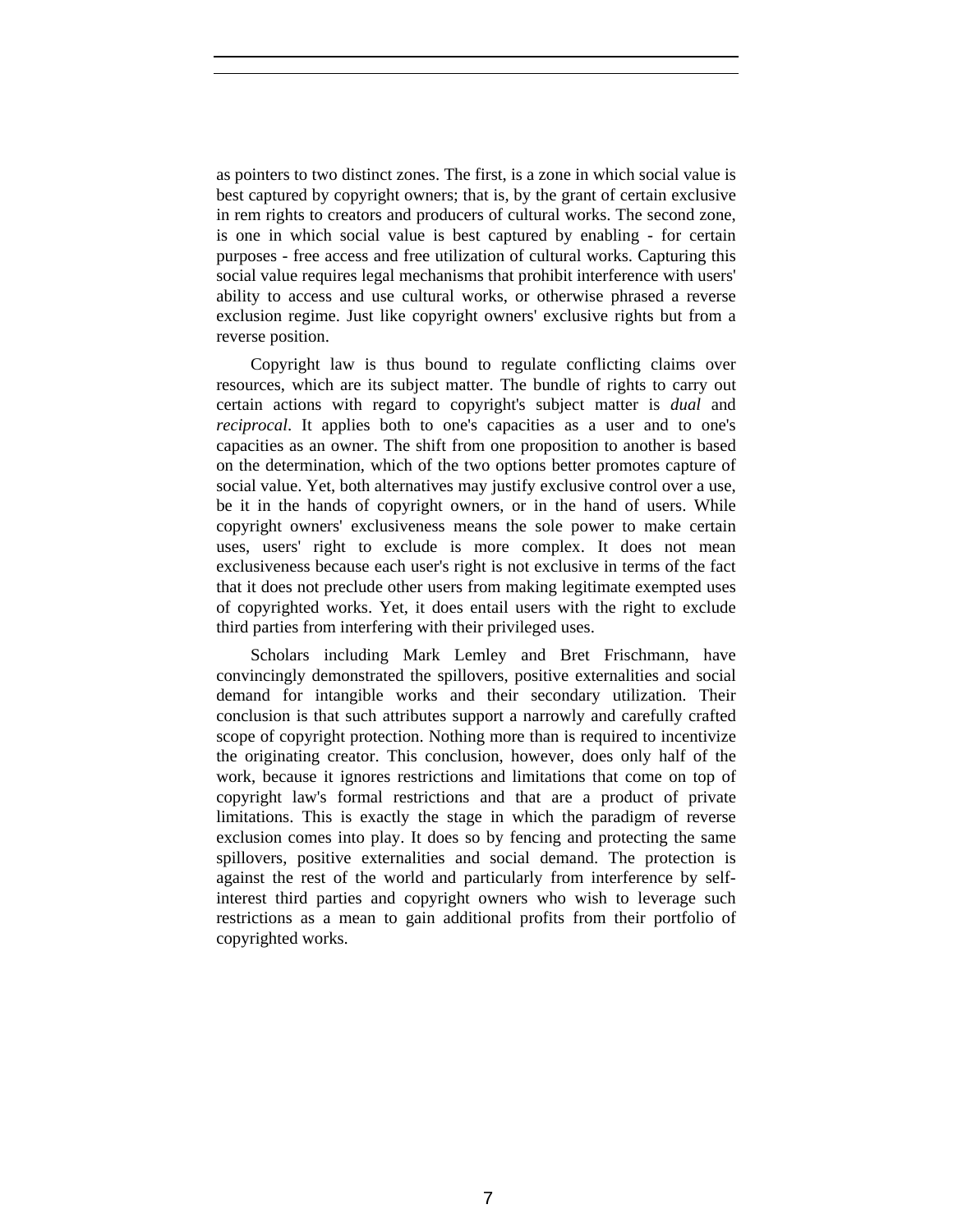Consider, for example, technological protection measures which are applied on sound recordings and that disable their reproduction for fair-use purposes (e.g. for purposes of research and criticism). Regarding such uses, the law's presumption is that the social value to be recouped by free secondary fair uses is higher then the social value that would be generated if such uses were part of copyright owners' exclusive rights. Such uses embody positive externalities that are worthy of being captured by third parties. Yet, unless users' have in rem reverse exclusion rights, their incentive to capture these positive externalities is fragile. It is very much dependent upon the absence of restrictions that impose barriers and costs on such secondary uses. Thus, whereas without legal regulation, selfinterest copyright owners and other third parties are very likely to have reasons and motivation to impose such restrictions, because they bear no liability for their harmful actions.

Additionally, lacking information and ambiguity regarding what users can, or cannot, do, may add further costs that deter users from secondary uses which are both legitimate and social benefiting. For example, cultural institutions would be less willing to invest resources in a lawful digitized preservation project, of cotemporary music, if they face uncertainty regarding technological barriers that they would have to overcome. Similar observations appear from the perspective of copyright owners and other third parties that consider the imposition of restrictions on users' rights. Unless subordinated to users' reverse exclusion right, copyright owners (and other third parties) have no motivation to internalize social costs and negative externalities that are generated by such restrictions. A deadweight loss is thus, generated to the extent that copyright owners' self-interest restrictions fall outside of copyright's incentive-access equilibrium.

Copyright scholars are well aware of the fact that copyright owners' bundle of exclusive rights should be limited to a scope that captures returns which are sufficient to recoup their investment. Likewise, copyright theory well acknowledges the social costs of broader copyright protection. Yet, what current theory has overlooked is the fact that the same rationales that justify copyright owners' right to exclude, may also justify users' reverse exclusivity. Moreover, if one surveys central notions and explanations that underlie copyright protection, she may find that they all have some reflections within the paradigm of reverse exclusion. This last point requires further elaboration:

Consider, as a first example, the well-framed notion in property of *the tragedy of the commons*. According to the tragedy of the commons, joint or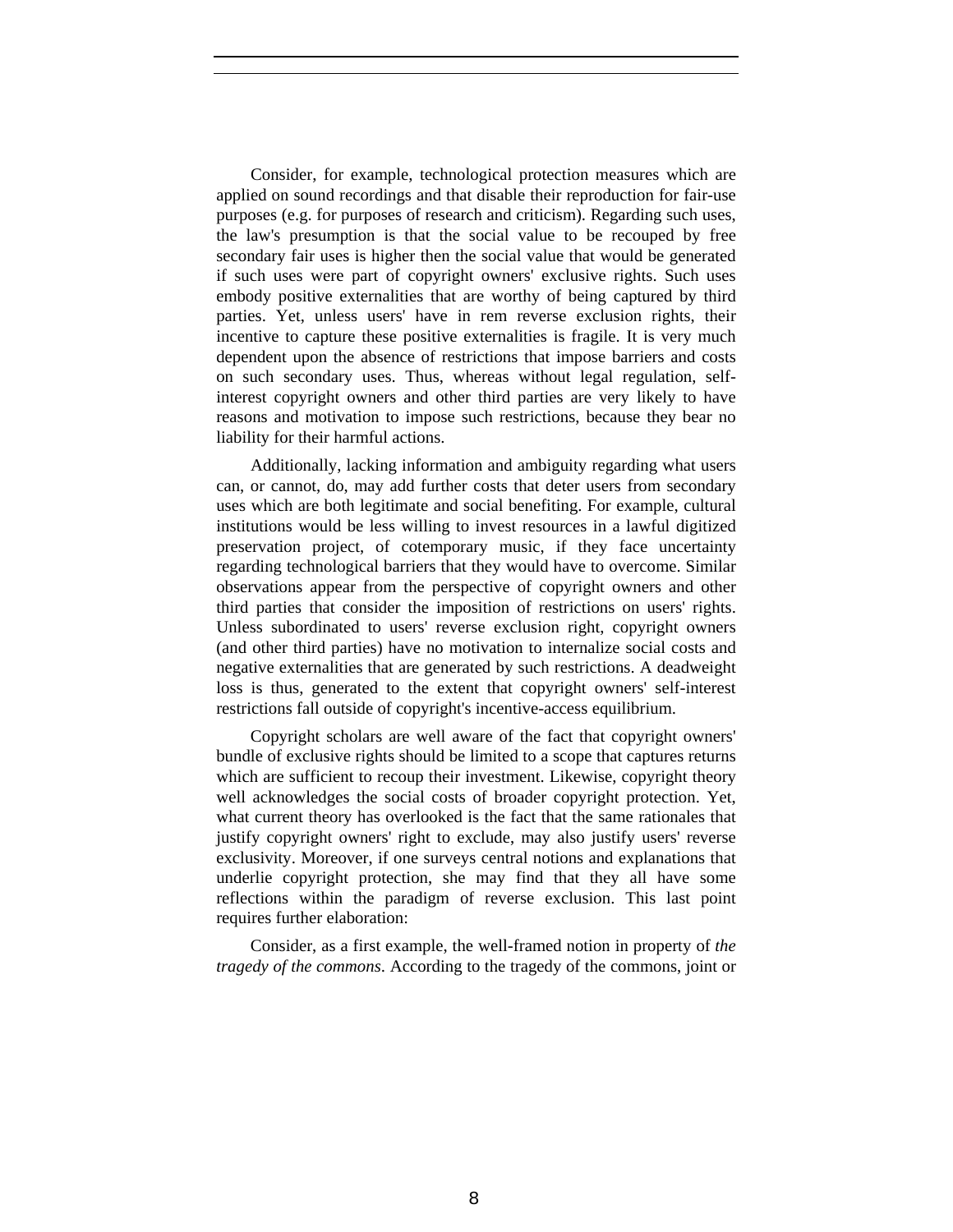public ownership of a piece of property is inefficient, because nonowners who use the property have no incentive to take care of it and will therefore overuse it. The property rights argument is that dividing the common into private property solves this problem, by making each property owner liable for the consequences of her own actions. Property rights facilitate the internalization of externalities (both negative and positive) that are otherwise, caused by the tragedy of the commons. The move toward intangible works is a little tricky. Indeed, there is no tragedy of the commons in intangible intellectual properties. As opposed to tangible objects, intangible resources cannot be depleted by overuse. Intangible resources are rather what economists call a pure "public good," which are nonrivalrous and therefore they cannot be "used up". Nevertheless, in a closer inspection, the rationales that underlie the tragedy of the commons imperatives seem relevant also in the context of reverse exclusion. Here also third parties' usage of intangible resources (and more particularly, their engagement in conducts that impose access and usage restrictions on intangible resources) causes inefficiency. Absent of legal regulation, third parties have no incentive to consider their conducts' effects on diluting and wasting users' capacities. To a considerable degree, such conducts are similar to individuals' self-interest over-consumption that characterizes the tragedy of the commons. Similarly, the reverse exclusion solution is parallel to the private property solution. According to this solution, translating users' rights into "reverse-exclusion rights" solves such problems, by prohibiting and making copyright owners and other third parties liable for the consequences of illegitimate restrictions that they impose.

Similarly, consider another well-framed notion in copyright law, which is the notion of *free riding*. The problem of free riding is perceived by many as *the* justification for copyright protection, and it includes the following line of argumentation. Free riding occurs whenever people use intangible works without gaining authorization, or paying royalties, to their creators. This in turn reduces people's incentive to invest their time, efforts and resources in the production of intangible works. Given the nature of intangible creative works as non-excludable and non-rival public goods, free riding and its negative impact on incentives, are perceived as the basic problem that copyright protection aims to solve. Third parties' self-interest and ignorant utilization of intangible works is the problem (of free riding) that copyright aims to solve. It does so by providing copyright owners with exclusive right to control uses of the copyrighted work.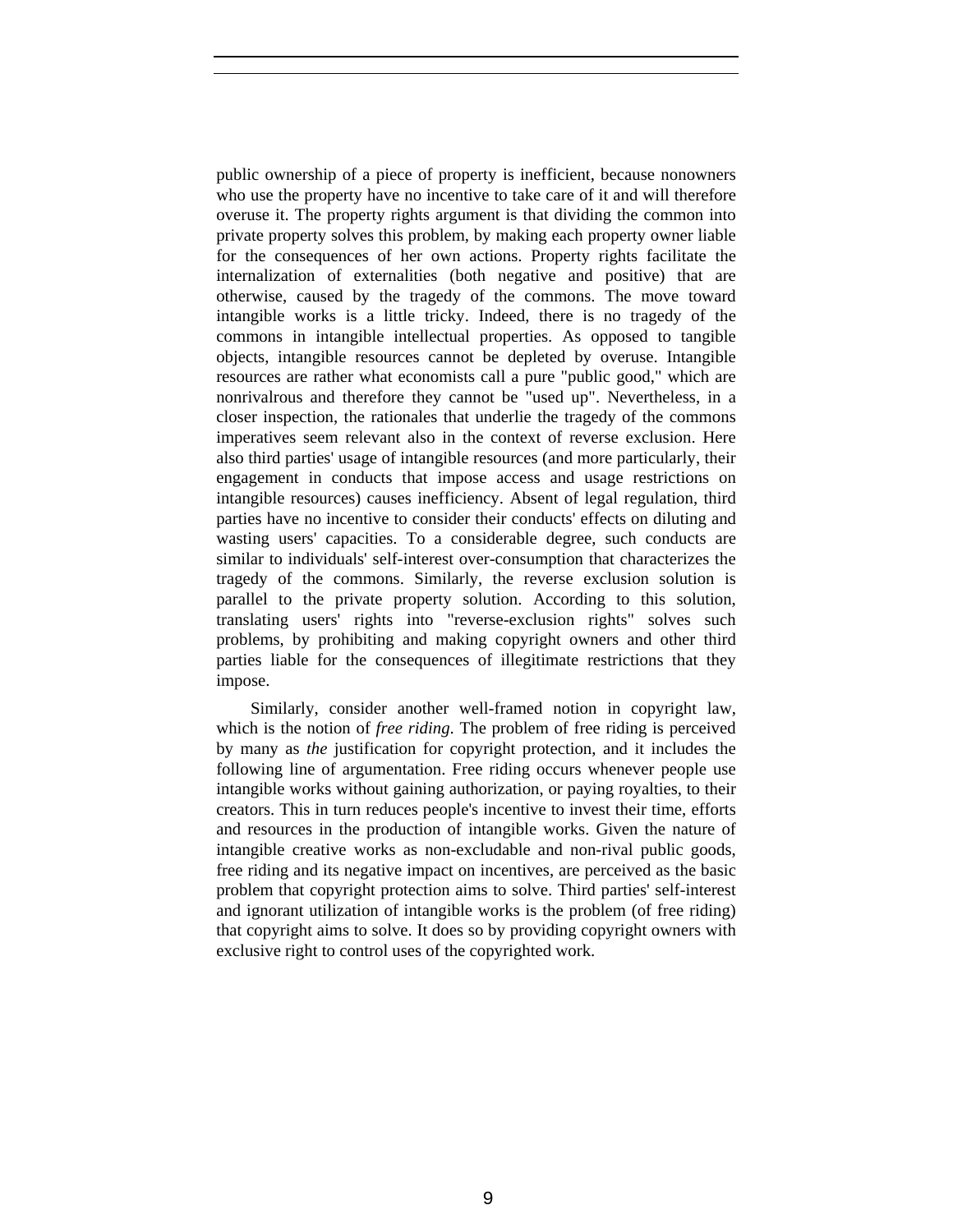In a close inspection, one may find a similar (though reverse) problem of free riding regarding unregulated behavior of copyright owners and other third parties who impose restrictions on legitimate uses of intangible cultural works. Such actions, as well, represent scenarios in which selfinterest individuals "free-ride" and utilize intangible works in manners that undermine other people's incentives to invest in the production of (additional) intangible works. Furthermore, just like in the context of copyright protection, law's acknowledgment in users' reverse exclusion rights is aimed to solve the problem of [reverse] free riding by securing users' incentives through the prohibition of such actions.

Indeed, we are accustomed to conjure up free riding mostly with instances of uncompensated consumption of public goods. Yet, in terms of social costs, free riding is essentially reciprocal. One's utilization of a public resource, more than his fair share, in a manner that causes under production, can occur not only through over-consumption but also through the imposition of self-interest barriers and restrictions on public goods (in our context, intangible creative works). There are two reasons why those who impose such restrictions on intangible public goods should be regarded as "free riders". The first reason is that by imposing such restrictions they benefit from the value of the intangible work at the expense of the public. The second reason is that such conducts decrease peoples' incentives to invest in the production of [additional] socially valued public goods. The paradigm of reverse exclusion solves such [reverse] free riding correspondingly to the manner in which copyright protection solves the traditional free-riding problem. It acknowledges inrem exclusion rights that prevent such [reverse] free riding.

Finally, more sophisticated approaches to property law also have their reflections on the reverse exclusion paradigm. Henry Smith, for example, justifies the exclusionary nature of property and intellectual property rights based on an information cost theory. According to Smith, rights of exclusion are characterized by their simplicity and indirectness. Rights of exclusion overcome coordination problems of investment, appropriation and consumption by defining modular units and clarifying what can, or cannot, be done with them. The exclusion strategy protects rights-holders' interests in the use of resources indirectly, by using a simple signal for violations, which tells duty holders "to keep of" with no direct reference, which needs to be made to information about either the duty-holder or the owner. The focus on exclusion - for reasons of simplicity and cheapness – is justified mostly because of high positive transaction costs in delineating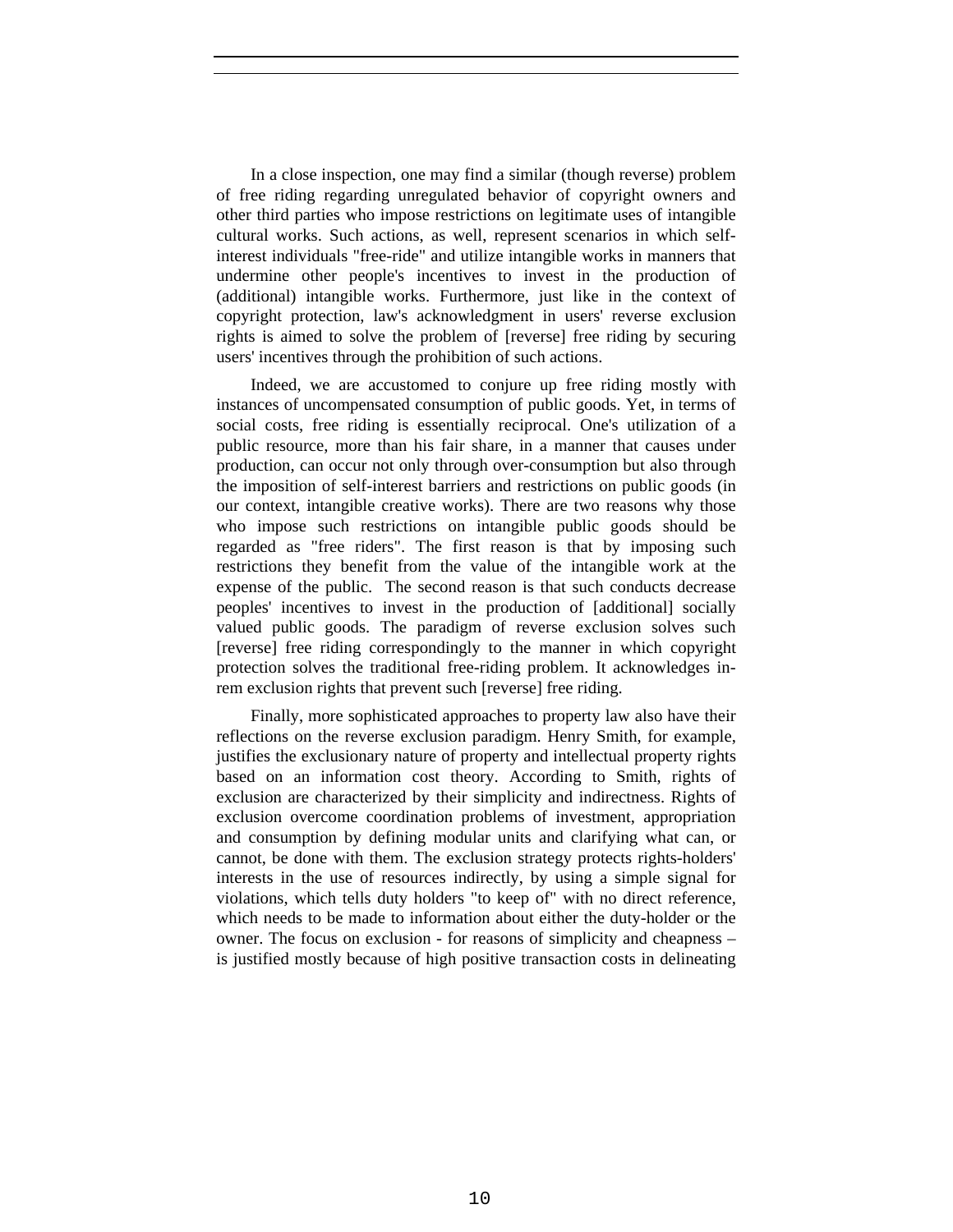property rights. Smith supplements the exclusion strategy with a governance strategy (or governance rules), which fine-tune the basic exclusion regime by capturing, at greater cost, the benefits of certain particular uses by multiple parties. For example, a compulsory license would represent a governance rule because it authorizes certain uses of a creative work at some positive compensation.

Smith is very convincing in justifying a core of exclusion strategy both with regard to tangible and intangible resources. Exclusion rights are justified when the audience of duty-holders is large and indefinite (in rem), and its simplicity reduces the processing costs, which would otherwise be high for such an extensive audience. The main point for our purposes is that Smith's underlying justifications for a core of exclusion strategy are similarly relevant in the context of users' rights and not only in the context of copyright owners.

Once acknowledging that regarding certain types of uses and regarding certain categories of intangible resources, free access and free uses are economically (or socially) justified, then reverse exclusion seems justified by Smith's argumentation. Reverse exclusion rights are justified when the audience of duty-holders (visa-vi potential users) is large and indefinite. Similarly, under Smith's theory, reverse exclusion rights overcome coordination problems of investment, appropriation and consumption by users, because reverse exclusion clarifies what can, or cannot, be done without the interference of copyright owners and other third parties. It uses simple signals for violations, which tells duty holders "to keep of" from users' domain with no information required about either the duty-holder or the user.

Utilization of public domain works, reproduction of copyrighted works for preservation purposes and private copying are just several examples for instances in which users confront large-numbers of copyright owners and other third parties who may abridge their rights by imposing limitations on accessing and legitimately using cultural works. Reverse exclusion clarifies both to users and to their duty holders what can or cannot be done with regard to cultural works. Just like copyright protection does but from the reverse (though no less important) direction.

By applying Smith's approach, I do not ignore the fact that certain elements of users' rights are more suitable for a governance strategy (or governance rules). Just like in the context of the traditional exclusion strategy, reverse exclusion should also be complemented by certain governance rules. Such rules fine-tune the basic reverse-exclusion regime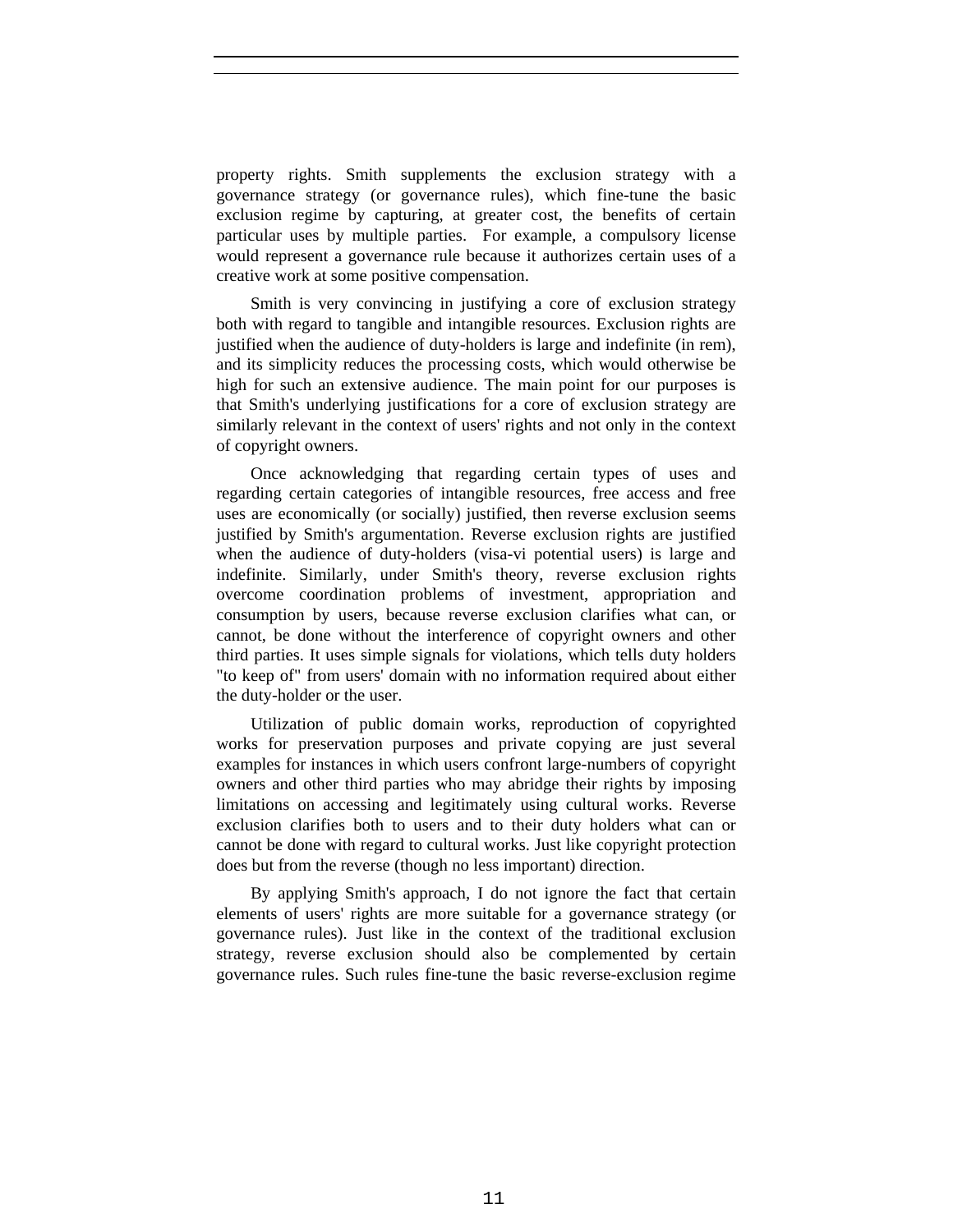by capturing, at greater cost, the benefits of certain particular uses by multiple parties. For example, instances of compulsory licenses or judicial discretion not to issue injunctions and suffice with monetary rewards to copyright owners. I do argue, however, that it would be mistaken to treat a-priori - the whole range of users' rights as falling within the category of governance rules. To the contrary, since in many instances, users may require the use of a large number of cultural works and since violations of users' right may occur by many duty holders, a reverse-exclusion strategy is crucial for reducing coordination and information costs regarding many socially beneficial uses.

\* \* \* \* \*

Let me summarize my argument so far. Copyright law allocates entitlements in intangible cultural resources between copyright owners and users. Users' rights cover instances in which there is a default presumption according to users' free exploitation of cultural works is more beneficial than subordinating such uses to restrictions by copyright owners and by other third parties. In Coasian terms, these are circumstances in which users (and society at large through them) gain the most utility from being assigned the right to make certain uses (e.g. fair use), or to freely utilize certain categories of works (e.g. public domain works).

In such instances, users' rights should be framed as reverse exclusion rights. According to the reverse exclusion paradigm, people other than users hold a duty not to interfere with users' rights and no to impose restrictions that violate users' entitlements over certain uses and certain categories of cultural works. Practically, the exclusion element refers not only to one user as such but to indefinite users against the rest of the world. This last point may seem contradictory to typical characteristics of property rights as in-rem rights of *particular right holders*, in a resource, against the rest of the world. However, this dissimilarity does not undermine the value of reverse exclusion. Reverse exclusion remains a powerful concept for framing users' rights in intangible recourses against the rest of the world.

Just like copyright owners can license their exclusive rights, so can users contractually assign or waive certain segments of their users' rights. However, until such an agreement is reached, the default presumption is that each user controls his rights and that they cannot be infringed without prior authorization from her. The preliminary default presumption, behind the paradigm of reverse exclusion, is circumstances in which society benefits more from vesting certain entitlements in the hands of users. Hence, only third parties that value restrictions, on users' rights, higher than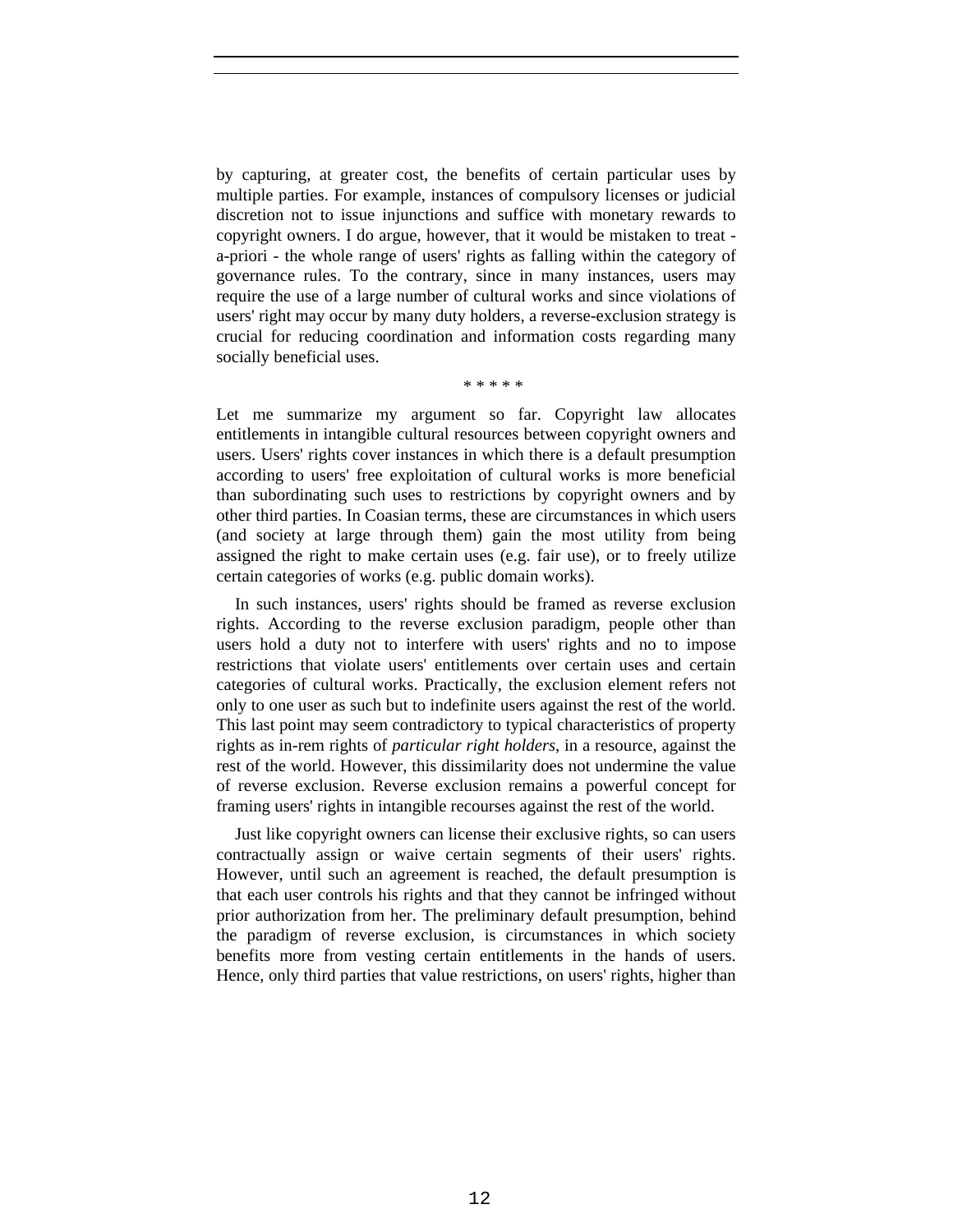users' evaluation (- of their free zones -) should be entitled to impose restrictions on users' rights. This requires contractual authorization from relevant users, which will reverse the default allocation of entitlements.

Finally, just like the traditional exclusion strategy, the paradigm of reverse exclusion also raises questions and hurdles. For example, users may voluntary waive their reverse exclusion rights and thus undermine positive externalities that such rights embrace. Mere existence of a reverse exclusion right does not guarantee that users will always execute such a right in manners that are fully compatible with public-regarding interests and the internalization of positive externalities. Similarly, one must consider also the high transaction costs that copyright owners and third parties face when they attempt to obtain authorization, from an infinite number of users, regarding certain restrictions that they wish to impose on certain uses of cultural works (because they value such restrictions more than users value their rights). I do not ignore these complications and I will address them in section  $\Box$  *infra*. At this stage, my preliminary response to such complications is twofold: first, although the paradigm of reverse exclusion is not absent of failures, it is still superior to the current state of affairs in which users' rights social value is partially being ignored by copyright law. Copyright law should not disregard circumstances in which users' rights vest more social value than purported restrictions on authorized uses. In such circumstances, one needs to consider not only the costs that copyright owners would bear when attempting to override copyright law's default allocation of entitlements. In addition, one needs to consider also the correlative costs that society bears if such restrictions (by copyright owners and other third parties) are allowed. As long as the latter are higher, the default of reverse exclusion seems justified.

Secondly and more broadly, acknowledging the paradigm of reverse exclusion is only a first step in a much more ambitious and complex task. Just like copyright owners' exclusive rights require structuring the scope, particulars and limitations of such rights, so do users' rights. It is at this stage that governance rules would come into play and structure around users' reverse exclusion rights; exactly the same way in which governance rules are structured around copyright owners' exclusive rights. I will return to these issues in part *\_\_ infra* after further supporting the paradigm of reverse exclusion through the prisms of broader political, moral and social considerations.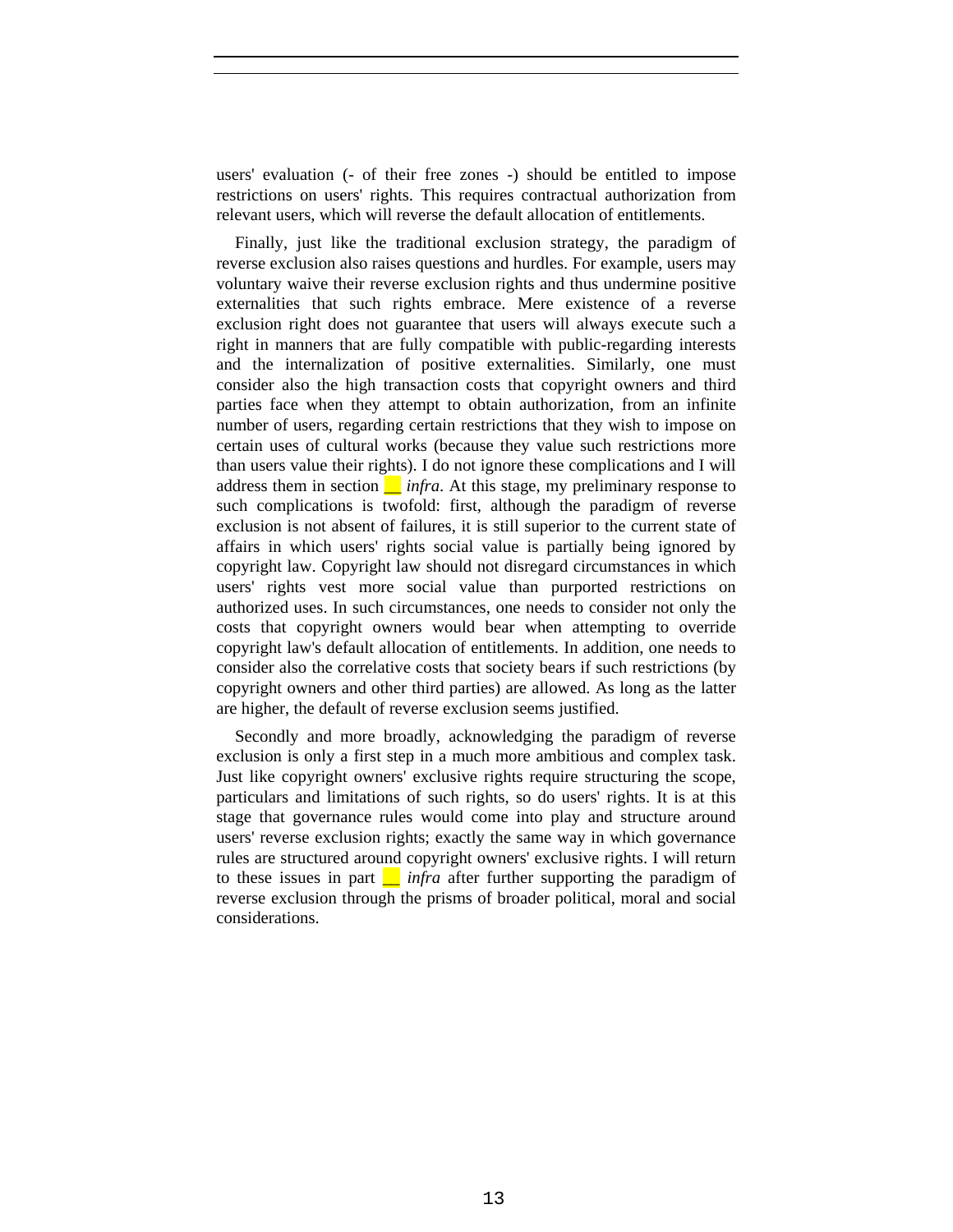## *B.* **EXPANDING THE CIRCLE OF JUSTIFICATIONS**

Thus far, my analysis focused on the economic foundations of reverse exclusion. Along side, the paradigm of reverse exclusion relates also to additional aspects of users' rights and their functions within copyright law. In the last decade, much was written about the justifications and roles of users' rights. Yet, contemporary structures and doctrines of copyright law face difficulties in realizing users' rights and their underlying morals into positive copyright law.

As Julie Cohen rightfully mentioned, the user's absence from copyright doctrine is a self-perpetuating phenomenon, which legitimates judicially driven elision and encourages right holders and technology developers to ignore the user as a matter of practice. Cohen's proposal is that the roles, legitimate claims and needs of users should adjust copyright law's baseline rules and not simply its exceptions. My argument regarding the paradigm of reverse exclusion follows a similar pattern. My purpose in the following subsections is to further elaborate on the interconnections between the paradigm of reverse exclusion and several prominent contemporary [noneconomic] perspectives on users' rights. Indeed, similarly to economic analysis of copyright, in itself, the paradigm of reverse exclusion is a vessel, which does not bear its own set of substantial values. Nevertheless, it is an important mechanism for implementing and enforcing the goals and justifications of users' rights.

# **1. Enforcing & Realizing the Ubiquity of Users' Rights**

Legal scholarship and public advocacy delineate several accumulative sources and justifications for users' rights and their status as equal parties in the assembly of copyright law. One prominent emerging theme attempts to incorporate distributive and democratic values into copyright law. Among other elements, this theme reflects new perspectives on the freedom of speech-copyright interface, including the following perspectives: **(a)** the manners in which copyright law tends to abridge free speech values, both in terms of individual speakers' negative liberty of expression and in terms of copyright's adverse impact on the advancement of robust, pluralistic and diversified creative spheres. **(b)** the advancement of *democratic theories* of copyright law, which both justify and attempt to construct copyright's scope according to the central values of a liberal democracy; **(c)** the importance of structuring copyright law around distributive justice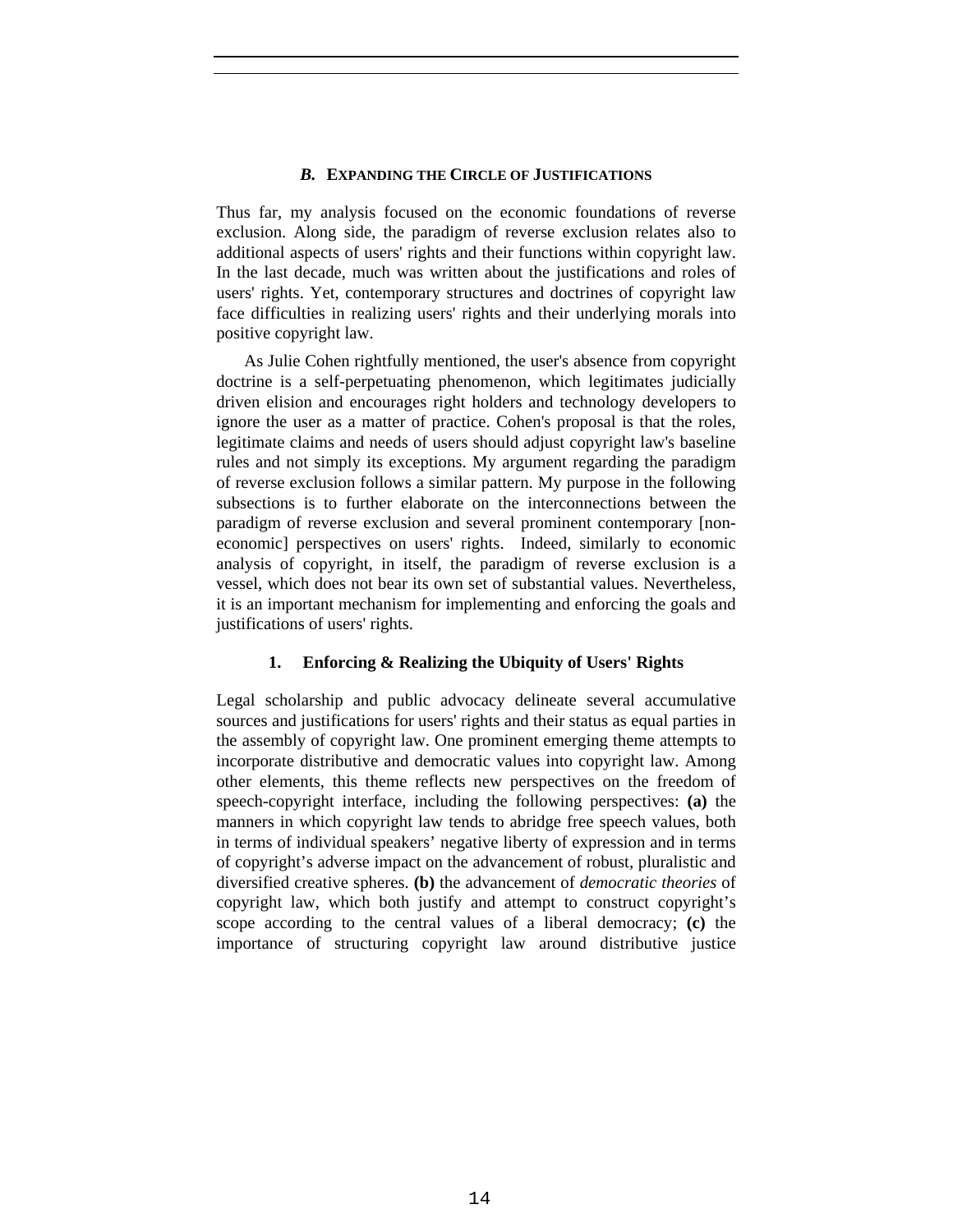considerations that champion broad and equal distribution of expressive opportunities.4

Once shifting from theory to practice, however, the incorporation of distributive and democratic values into copyright law confronts several difficulties and hurdles. To begin with, in the legislative arena, interest groups from the content industries are very influential in maintaining proprietary frames for conceptualizing copyright law. Additionally, in the judicial arena, attempts to endorse freedom of speech values and the First Amendment as a normative source for mitigating copyright's expansion have had very little practical impact.<sup>5</sup> Although copyright law's roots are as a governmental regulatory mechanism, the private property right cover of copyright has a strong adverse impact. It locates freedom of speech and distributive concerns as side constrains on the margins of copyright owners' exclusive rights, rather than as equal contenders over the allocation of entitlements in intangible creative resources. Although not justified, this is the current state of affairs in Copyright law.

The notion of reverse exclusion offers a solution, not only because it takes users' rights seriously, but also because it conceives and structures users' rights by using the same terms, frames, concepts and legal structures that define copyright owners' bundle of exclusive rights. The paradigm of reverse exclusion places users and users' rights on a moral and rhetorical level, which is parallel to the one of copyright owners.

In a recent important article, Amy Kapczynski demonstrated the importance of conceptual frames in realizing and mobilizing competing interests in intellectual property law (as well as in many other areas of social mobilization). Kapczynski demonstrates how interests groups and social actors struggle over terms and concepts of law, because such frames are imminent for effective realization of interests and values. Terms like "intellectual property", on the one hand, and "access to knowledge", on the

<sup>4</sup> *See* Molly Shaffer Van Houweling, *Distributive Values in Copyright*, 83 TEX. L. REV. 1535 (2005); Jack M. Balkin, *Digital Speech and Democratic Culture: A Theory of Freedom of Expression for the Information Society*, 79 N.Y.U. L. REV. 1, 4-5 (2004); Oren Bracha, *Standing Copyright Law on Its Head? The Googlization of Everything and the Many Faces of Property*, 85 TEX. L. REV. 1799, 1843-1855 (2007).

<sup>5</sup> *See e.g.*, Neil. W. Netanel, *Locating Copyright within the First Amendment Skein*, 54 Stan. L. Rev. 1 (2001); Eldred v. Ashcroft, 537 U.S. 186 (2003) (rejecting an attempt to challenge the constitutionality of the Sonny Bono Copyright Term Extension Act, including based on First Amendment grounds).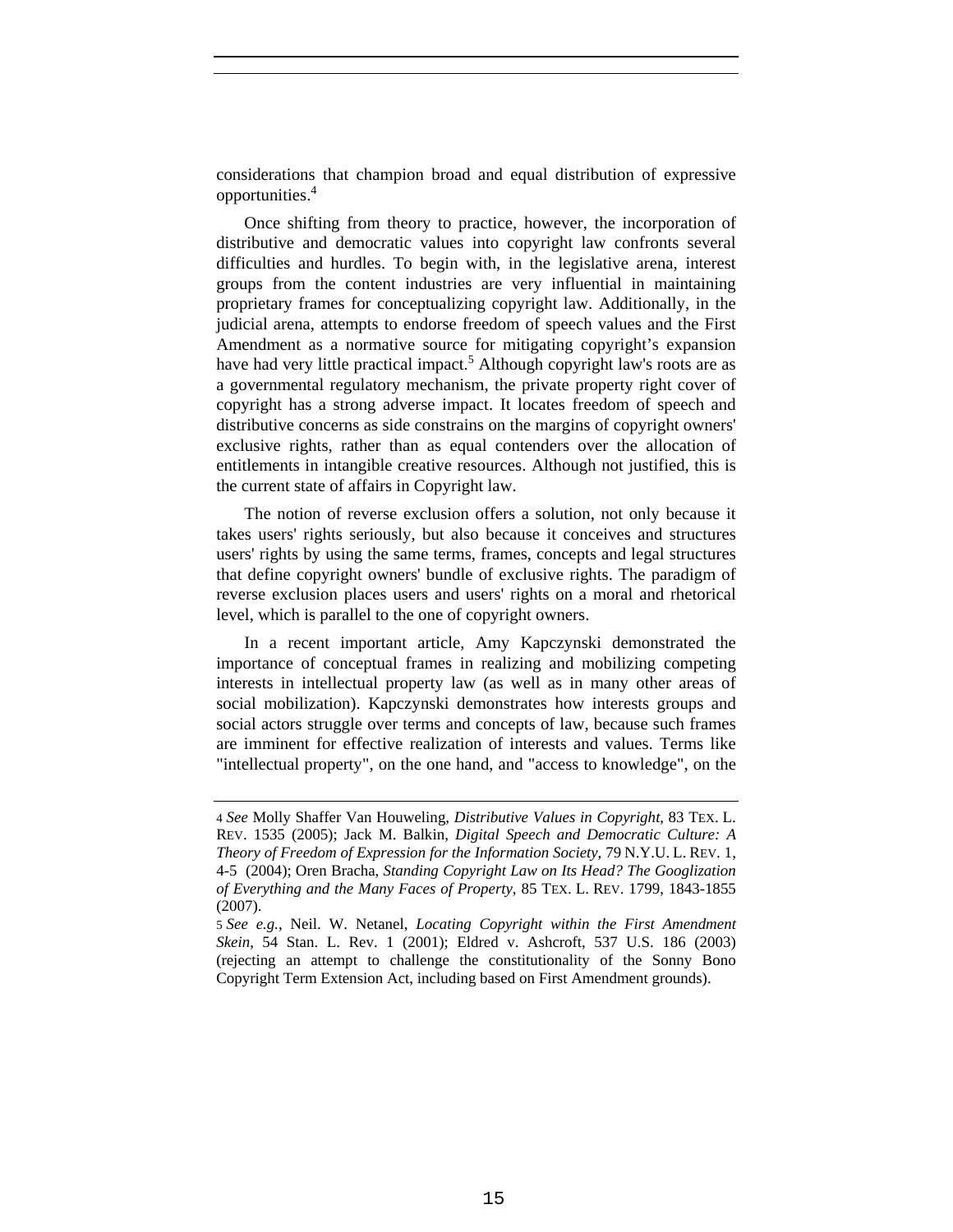other hand, play a pivotal role in enforcing particular interests, values and goals through legal regulation. Concurrently, such terms also have an essential role in initiating social mobilization, which at the end of the day, influences legal regulation.

More particularly, framing creative resources, through terms such as "property", was imminent in bringing together different industry stakeholders and establishing common base-ground alliances and collective actions frames for advancing their private interests. This in turn, had a prominent impact on copyright law and its leaning toward copyright owners. Other scholars, like Mark Lemley and Debora Halbert, also demonstrate the interplay between legal constructs and narratives, which at the of the day, shape the allocation of powers, rights, liberties and entitlements through copyright law.

Once taking into account these background factors, one may understand the difficulties of contemporary copyright law in internalizing freedom of speech and distributive values. Regardless of its public origins, copyright law is structured and organized through private law proprietary modules. Within such modules, the domination of notions such as property and exclusion leaves little breathing space for free speech, cultural and distributive concerns. As a result, attempts to reconstruct copyright law, as a public law regulatory regime, may have attracted the support of academics, but they have had limited influence on lawmakers and courts. Although such attempts have strong normative grounds, the differentiated treatment of copyright owners' rights and users' rights makes it hard to reconstruct copyright law as a true regulatory public law.

The paradigm of reverse exclusion can reduce such instabilities, because it frames and defines users' rights through the same concepts and terms that define copyright owners' exclusive rights. It speaks the language of private law and posits users and copyright owners on the same level, as equal contenders over entitlements in intangible resources. Defining users' rights as reverse exclusion rights removes complexities and hurdles that currently exist within copyright law, such as whether the fair use defense is a right or just an affirmative defense, or the manners in which property rights can be subordinated, through general private law mechanisms, to constitutional and distributive values. The paradigm of reverse exclusion enables better incorporation of public-regarding values into copyright law; not because it necessary bears important normative imperatives of its own, but because it is compatible with copyright law's other terms and components.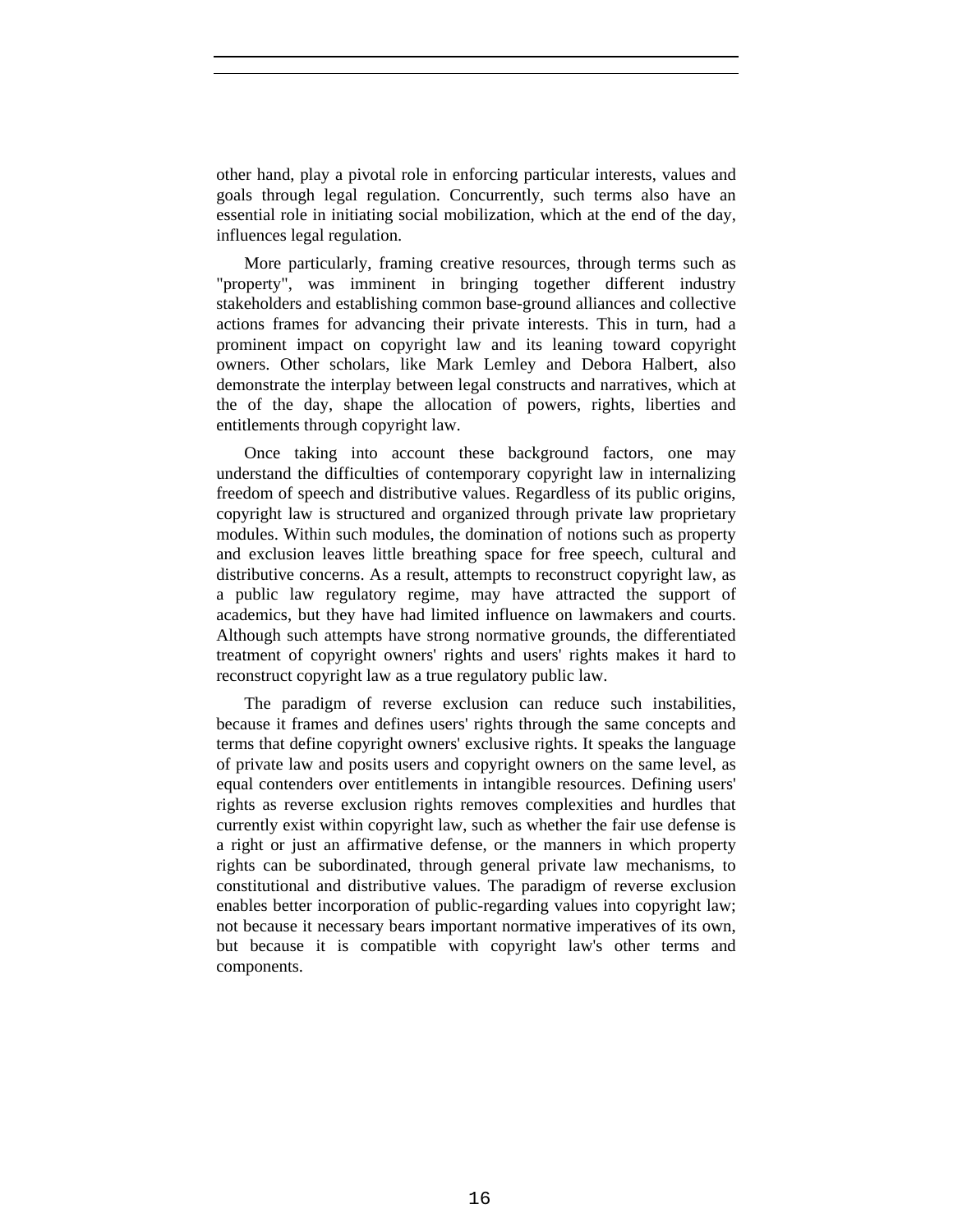Thus far, my focus was on functional advantages of reverse exclusion. Additionally, one may argue that there are good substantial reasons why users' rights should benefit from an in-rem right to exclude the rest of the world from their legal entitlements in intangible resources. In fact, absent of prevailing efficiency considerations that oppose this default option, it seems only natural to shield users' rights through an exclusion strategy. The fact that users' rights' subject matter are intangible non-rival goods tends to mitigate tensions and conflicts with competing claims. Outside of copyright owners' domain of exclusive rights, by definition, users' rights cannot conflict with competing claims over resources that are intangible public goods. Additionally, if one seeks a positive rights-based argumentation, the following dimensions are worth mentioning:

There are several roots that justify a rights-based view of users' rights and taking users' right seriously. Some scholars establish users' rights on a Kantian claim for users' equal rights to authorship. Another branch of scholars focuses on the inherent link between individuals' capacities as users and their basic [human] rights for self-fulfillment and well-being. Others would attach users' rights to political freedoms. My purpose here is not to choose one, or more, of these or other approaches. Nor do I wish to advance proposals regarding the particulars of users' rights. I do argue, however, that once determining the legitimate boundaries of users' rights, it is normatively justified to structure them as reverse exclusion rights, because of the interests and values that underlie users' rights.

Additional support for the above-mentioned approach can be found in copyright's theoretical justifications as well as in recent developments regarding the status of exemptions and limitations in copyright law. I will begin with the second point and than return to the issue of copyright law's theoretical justifications:

# *A2K:*

Through out the new millennium, the traditional contours of copyright law are challenged by a series of reform proposals. Many of these reform proposals are associated with the access to knowledge movement and the emergence of the development agenda in intellectual property law. These proposals aim to restructure copyright law by acknowledging new exemptions and limitations to copyright, as well as by making certain exemptions and limitations cogent and non-waivable.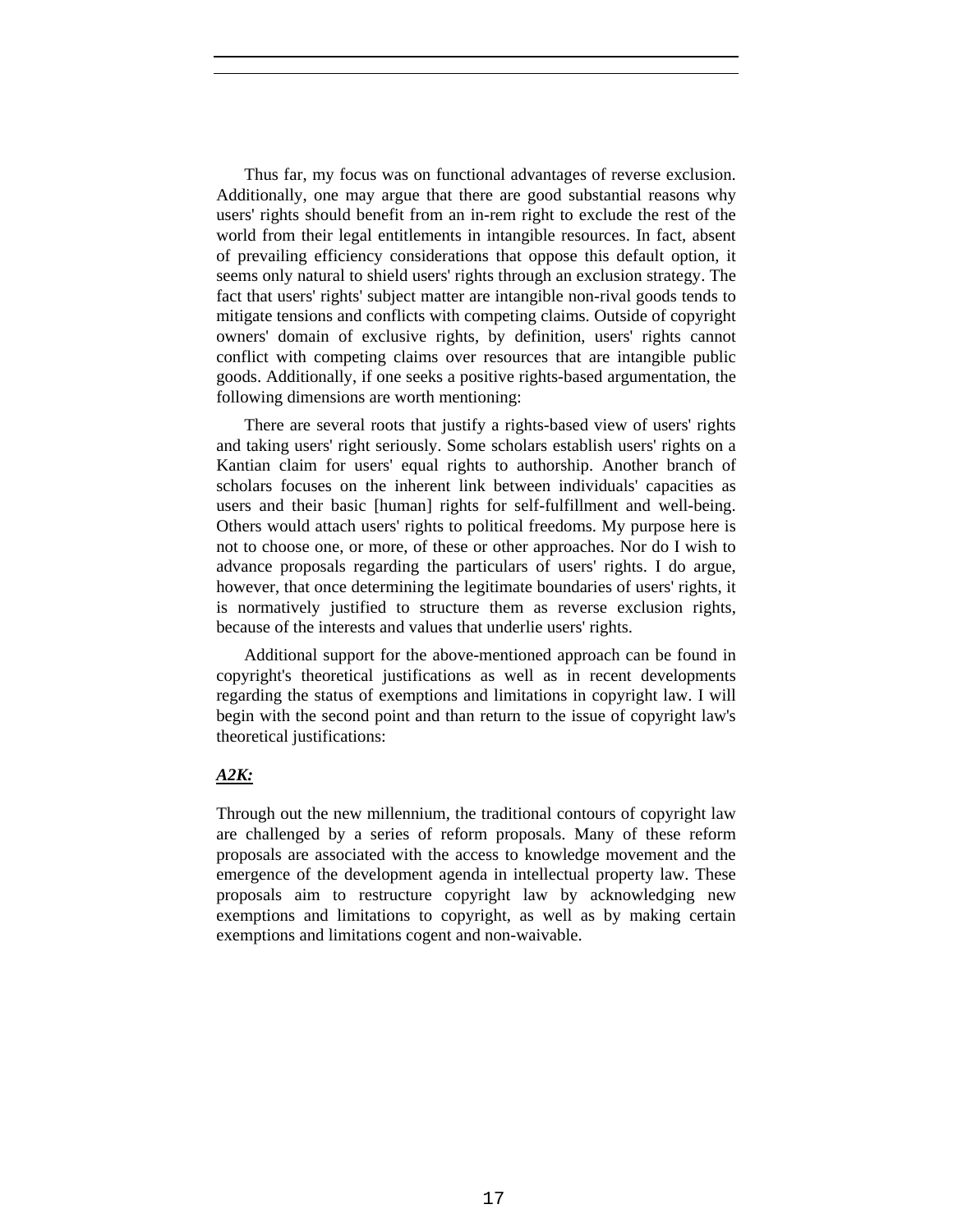While focusing on freedom, equality and human rights, the A2K movement seeks to enhance participation in cultural, civic and educational affairs. It recognizes the relationship between knowledge and development, and the opportunities arising from technological progress particularly the Internet. It also recognizes the powers and domination that are occupied by intellectual property rights in cultural works. To these ends, A2K proposes significant reforms in copyright law's exemptions and limitations, including, for example, in the context of disabled people or in the context of educational activities. Overall, the A2K movement attempts to work on two levels. The first level is substantial modifications to copyright law in manners that would make copyright law more attentive to the values and goals of A2K. The second related level is legal formalization of such modifications through domestic and international copyright law.

The A2K movement seeks to make users' rights binding in manners similar to manners in which intellectual property rights are binding. According to this approach, international copyright treaties should determine not only a minimum level of copyright protection and copyright owners' rights but also a minimum level of protection for users and users' rights. Additionally, certain exemptions and limitations should be inalienable. In the international level, these initiatives are being processed and considered by WIPO – the World Intellectual Property Organization. Similar directions can be found in particular proposals. One example is a recent proposal for a European Copyright Code by the Wittem Project – a collaboration of copyright scholars across the European Union concerned with the future development of European Copyright Law. As part of the proposed code, article 5.8 determines that in cases where the use of copyright protected works is controlled by technical measures, the right holder shall have an obligation to make available means of benefiting from legitimate uses that benefit from a copyright exemption.

The A2K movement corresponds well with the paradigm of reverse exclusion, because it emphasizes the shortcoming of existing copyright law in two levels. One level is the inadequacy of contemporary copyright law in enforcing users' rights and the goals that underlie them. The second level is the dissonance and imbalance between the strength and comprehensiveness of copyright owners' protection, on one hand, and the fragileness, insufficiency and shortage of users' rights on the other hand. If adopted, the paradigm of reverse exclusion would improve copyright law in both levels. Hence, the A2K movement and its goals both support and are being supported by the paradigm of reverse exclusion. A2K demonstrate why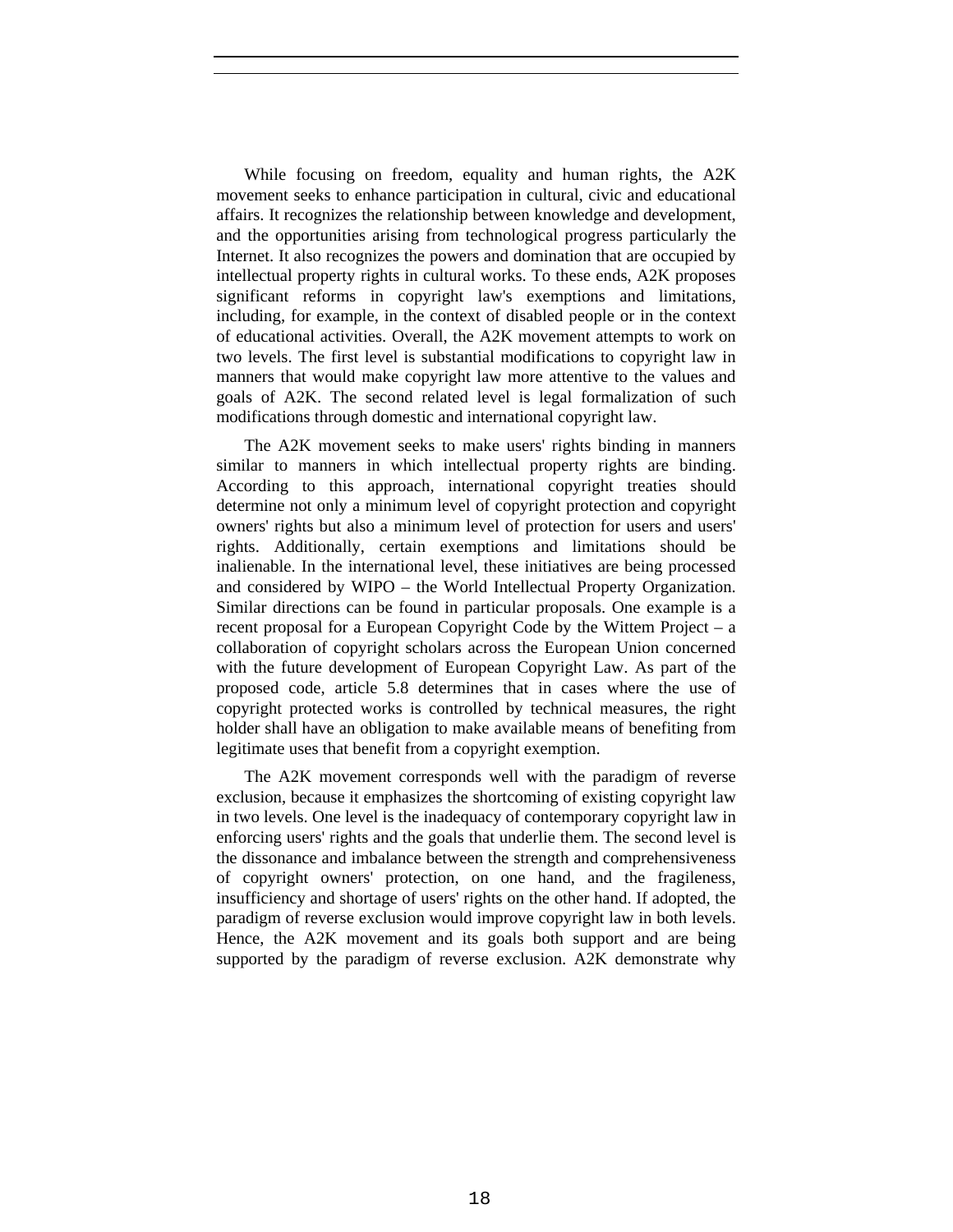reverse exclusion is an essential element, which is currently missing in copyright law.

## *Copyright Law's Theoretical Justifications:*

Lastly, and seemingly unexpectedly, the paradigm of reverse exclusion corresponds well with copyright's theoretical justifications. A variety of theoretical justifications underlie copyright law. Some justifications focus on utilitarian and efficiency considerations. Other justifications focus on authors and creators as subjects of rights, which steam from different interests ranging from autonomy-based and personhood rights to justice and fairness considerations. Additionally, in the last decade, copyright law is also being considered through more sophisticated public-regarding, democratic and cultural theories. Each one of these justifications and theories has its shortcomings. None of these theories and justifications seems to provide an irrefutable argument for copyright protection as an unbounded absolute trump. Some of these theories are more convincing in justifying certain aspects of copyright protection whereas other theories seem more fragile in terms of their strength.

My point here is not to justify copyright protection as such but rather to stress the fact that along with justifying copyright, each of these theories also tends to justify and establish users' rights. This element is prominent in the context of economic justifications of copyright law. It is also prominent in the context of democratic, cultural and public-regarding theories that treat copyright protection as a mean rather than as an end to itself. Semiotic democracy, cultural environmentalism and even more simplified publicoriented theories of copyright perceive the public and individuals, in their capacities, as users, as their true beneficiaries. These theories also tend to capture the fact that creators and authors require users' rights no less than they require copyright protection.

 Moreover, even authorship theories and Lockean labor and desert arguments are Janus-faced. In addition to their focus on authors as proprietors, these theories also focus and derive their justificatory power from considering and relying on the needs and functions of users and the public. Thus, for example, as Wendy Gordon demonstrates, an integral and imminent element in John Lock's labor theory is the proviso of "enough and as good left in the common for others". In the context of creative spheres, the Lockean proviso establishes a strong argument for subordinating copyright to the requirements of robust creative commons, which satisfy the needs and legitimate claims of the public and other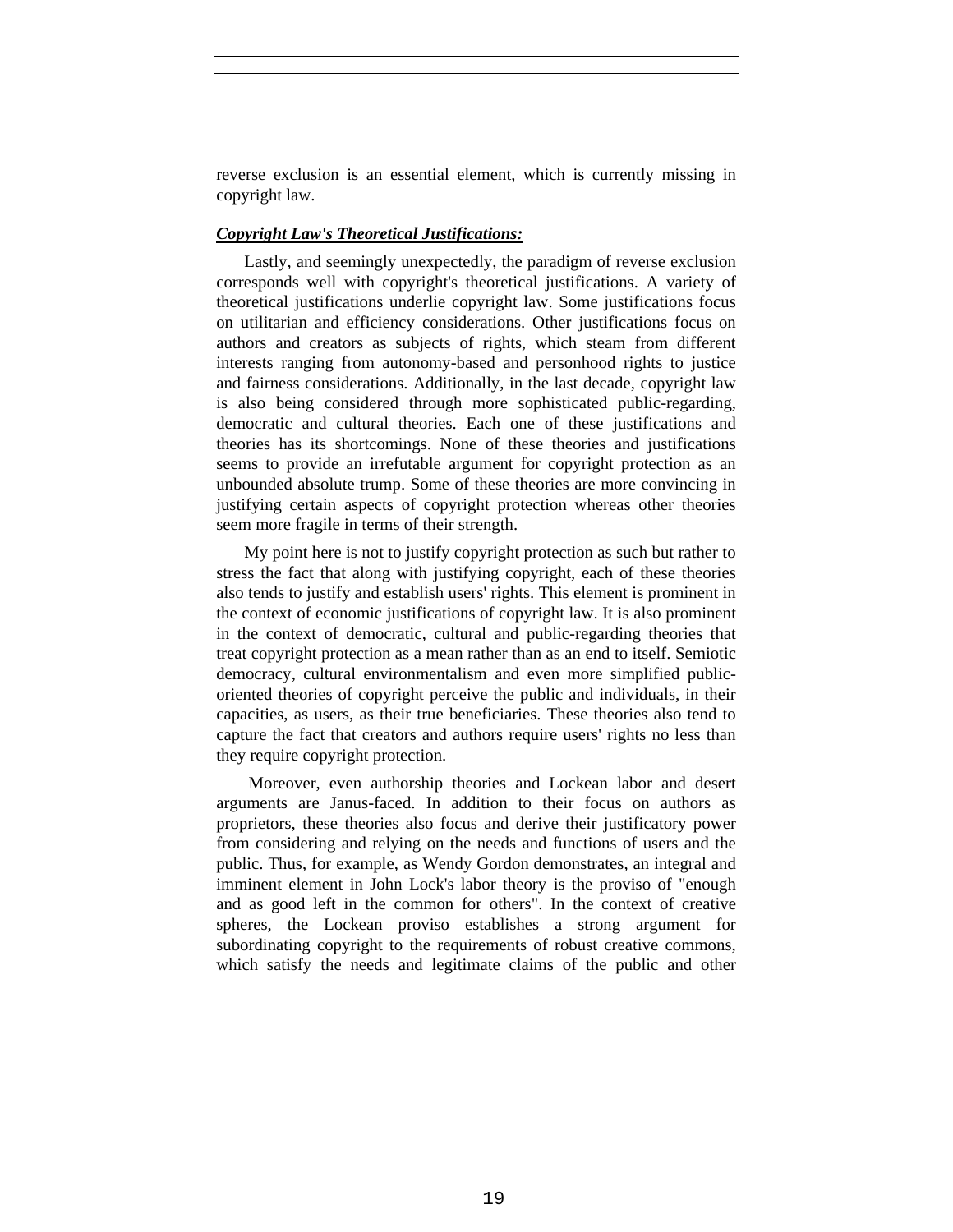creators. Additional theories, such as authorship theories, or the personality theory, also focus on the centrality of access and effective ability to use existing creative works for the fulfillment of values and goals that underlie such theories.

Returning now to the paradigm of reverse exclusion, the point to be emphasized is that copyright's justifications and underlying theories do not support the current gap between the manner in which copyright owners' rights are cabined, through exclusion strategy, and the more loosed protection of users' rights.

To the contrary, on its surface, the status of users within most copyright law's justifications and theories seems to require equal legal conceptualization of both copyright owners' rights and users' rights. The main point to be emphasized is that elements and values such as personhood, authorship and creativity are attached to activities and processes rather than to intangible objects. Their subjects usually function concurrently both as creators and as users of existing cultural works. As a result, legal formalization of their rights and powers should also be bilateral. It has to enhance their capacities both as users and as copyright owners. The strategy of reverse exclusion enables exactly such adjustment of copyright law and its better repositioning against copyright's underlying justifications.

# **2. Code and other Laws of Cyberspace**

The paradigm of reverse exclusion is also supported by the emergence of digital content and the unique transformations that it imposes. Digital content is different from traditional creative products. It is particularly different in terms of the fact that it may be governed by code and technological protection measures, which establish private fencing mechanisms. Those who control the digital packaging of content and information also control the terms, conditions and boundaries of accessing and using the embedded content. In many circumstances, code and technological measures would restrict uses that fall within the domain of users' rights and which as such, were intended to be free from control by copyright owners or other third parties. Prominent examples include limitations on private copying and secondary uses of digital content, automated expiration and self-demolition of content, access and transfer limitations.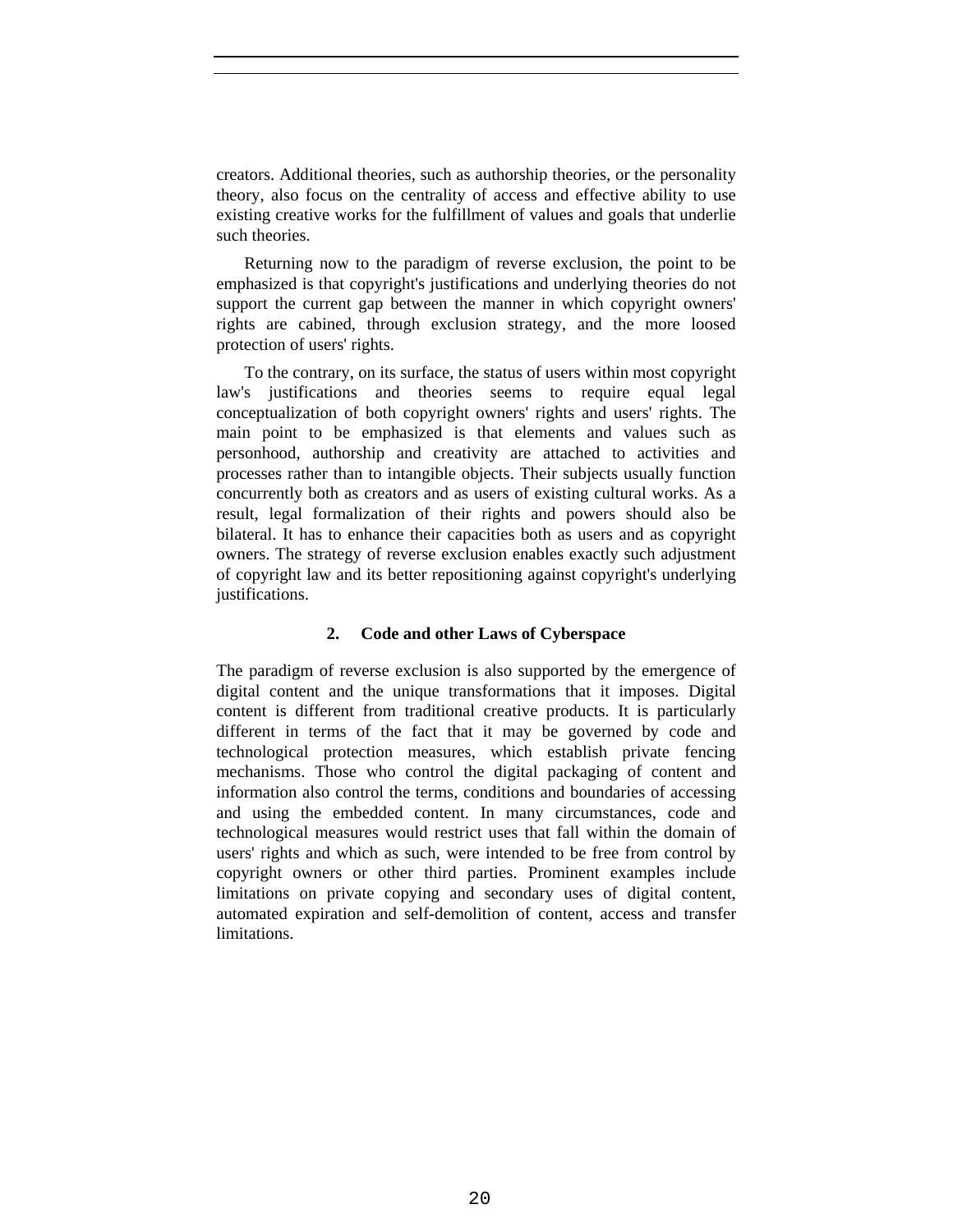In the last decade, both scholars and public advocacy have dealt extensively with problems arising from technological protection measures that restrict legitimate uses of copyrighted materials (e.g. fair uses of copyrighted materials). Much of this work focuses on the tension between the illegitimacy of such restrictions and the fact that concurrently, copyright law not only legitimizes technological protection of copyrighted works but also prohibits the circumvention of technological protection measures that protect copyrighted works. Based on the presumption that in principle, technologically protecting copyrighted works is legitimate, the literature seeks paths for concurrent embalmment of legitimate (exempted uses) of such locked digital content. Several proposals have been made in different directions, including-: a proposal to acknowledge users' right to hack; implementing a "reverse notice and takedown regime"; or even the creation of an administrative agency to oversee the enforcement of fair use with regard to digital content that is technologically protected. Other scholars are more optimistic in their anticipation that with limited regulatory intervention, digital markets would gradually develop their own systems of "user privileges" that will "dramatically increase the range of permissible uses of copyrighted content in digital media".

Overall, these proposals echo two aspects, which relate to the paradigm of reverse exclusion. To begin with, these proposals emphasis the fact that in digital domains, the scale and scope of copyright owners and third parties' abilities to disrupt and trespass users' rights are more significant than in prior periods. The second aspect is that none of the approaches and proposals thus far is fully able of overcoming the cots and harms that code and technological protection measures cause when they abridge and undermine users' rights. The main reason for this current state of affairs is that these proposals presume that law both authorizes and protects copyright owners' reliance on technological protection measures. Only then, as a second-order layer, there are different proposals how to reconcile this presumption with users' continuous effective ability to benefit from exempted uses. Such an approach, therefore, includes an inherent bias against users' rights. It takes for grunted the legitimacy of wide-ranging technological limitations on digital content. Thus, even though there is no justification for limitations that exceed copyright owners' bundle of exclusive uses. Another related reason for the insufficiency of current proposals lies in their presumption that one needs to justify lawful access and uses of locked content, as if there is no concrete concept of users' rights that imposes duties and obligations on copyright owners and other third parties. Otherwise phrased, all current proposals ignore the question of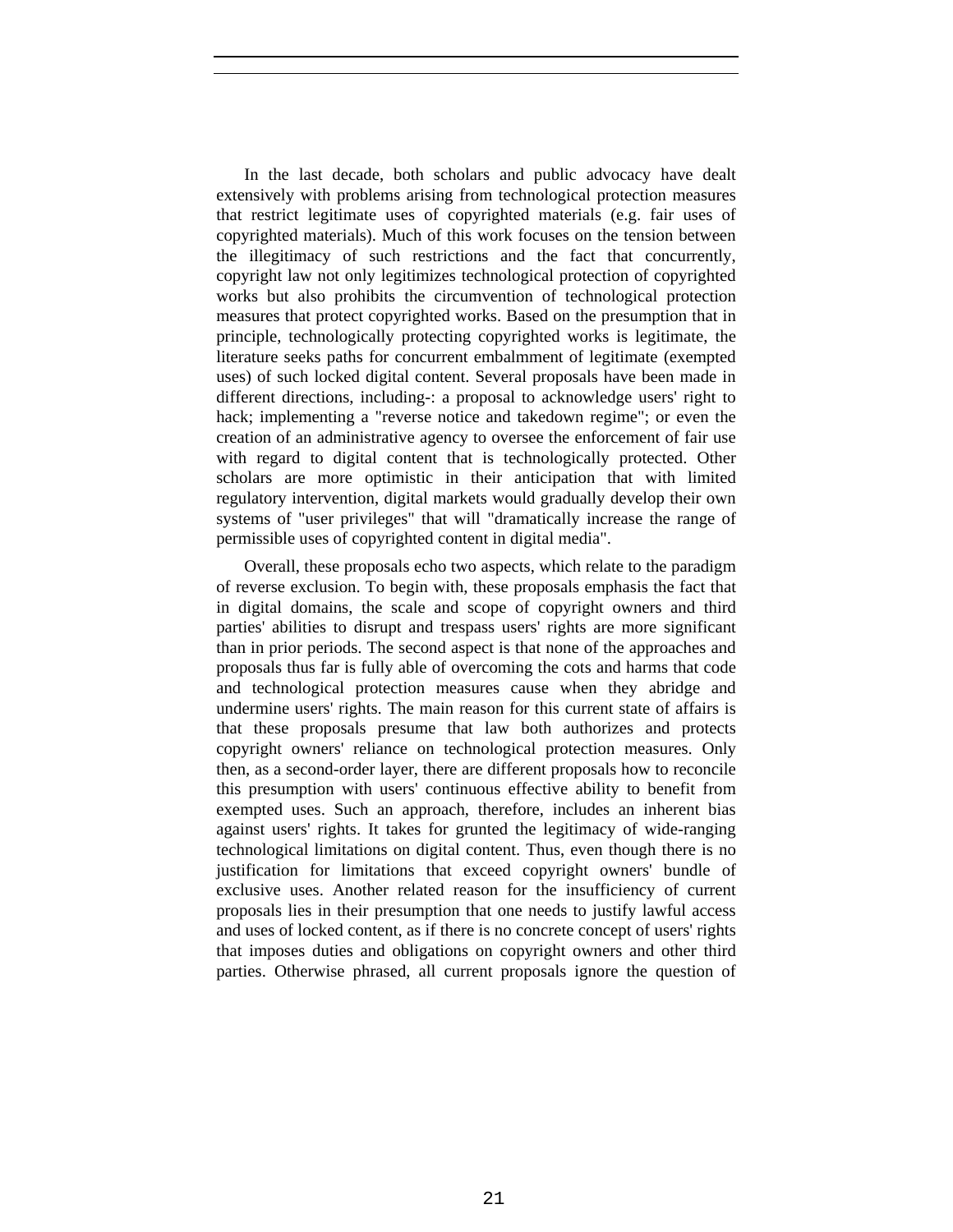legal liability for locking content regarding uses that fall within users' rights.

The paradigm of reverse exclusion overcomes these hurdles because it treats users' rights as equal to copyright owners' rights. Under the paradigm of reverse exclusion, technological restrictions that block and prohibit permitted uses of copyrighted materials are a primary infringement of users' rights. Those who are responsible for such restrictions should be legally liable. Such actions are perceived as no less harmful than infringement of copyright owners' bundle of exclusive rights. The paradigm of reverse exclusion thus both clarifies and provides a solution to illegitimate harms of code and technological protection measures. Instead of shielding circumvention of technological protection measures, for purposes of legitimate uses, the paradigm of reverse exclusion functions as a sword. It clarifies why the imposition of such limitations should be liable for infringement of users' rights. It is in this respect that the paradigm of reverse exclusion succeeds in confronting the challenges that code and digital domains raise.

Indeed, here also, reverse exclusion is not absent of potential failures and costs, which are similar to the costs of overbroad copyright protection for technological protection measures. For example, a requirement not to disable legitimate lawful uses of digital content may have spillovers toward lack of technological protection measures against infringing uses. The costs of distinguishing between legitimate uses and infringing uses may drive copyright owners to abandon the implementation of technological protection measures, or alternatively, narrow their scope of applicability. Nevertheless, a-priori, there is no evidence that such potential failures and costs are greater than those of a copyright system with no legal regulation of code and technological protection measures that infringe users' rights. Potential chilling effects may exist on both sides of the equation. Additionally, one must recall that regardless of the technological protection measures that copyright owners may implement, copyright owners are always entitled to enforce their rights against copyright infringements. Hence, the paradigm of reverse exclusion sets default rules that are more balanced than contemporary copyright law. Instead of providing one side of the equation (copyright owners) full immunity from imbalanced actions that infringe users' rights, the paradigm of reverse exclusion allocates imperfections between both sides of the equation. At the end of the day, the costs of tailoring technological protection measures to the contours of users' rights would be allocated between the public who pays for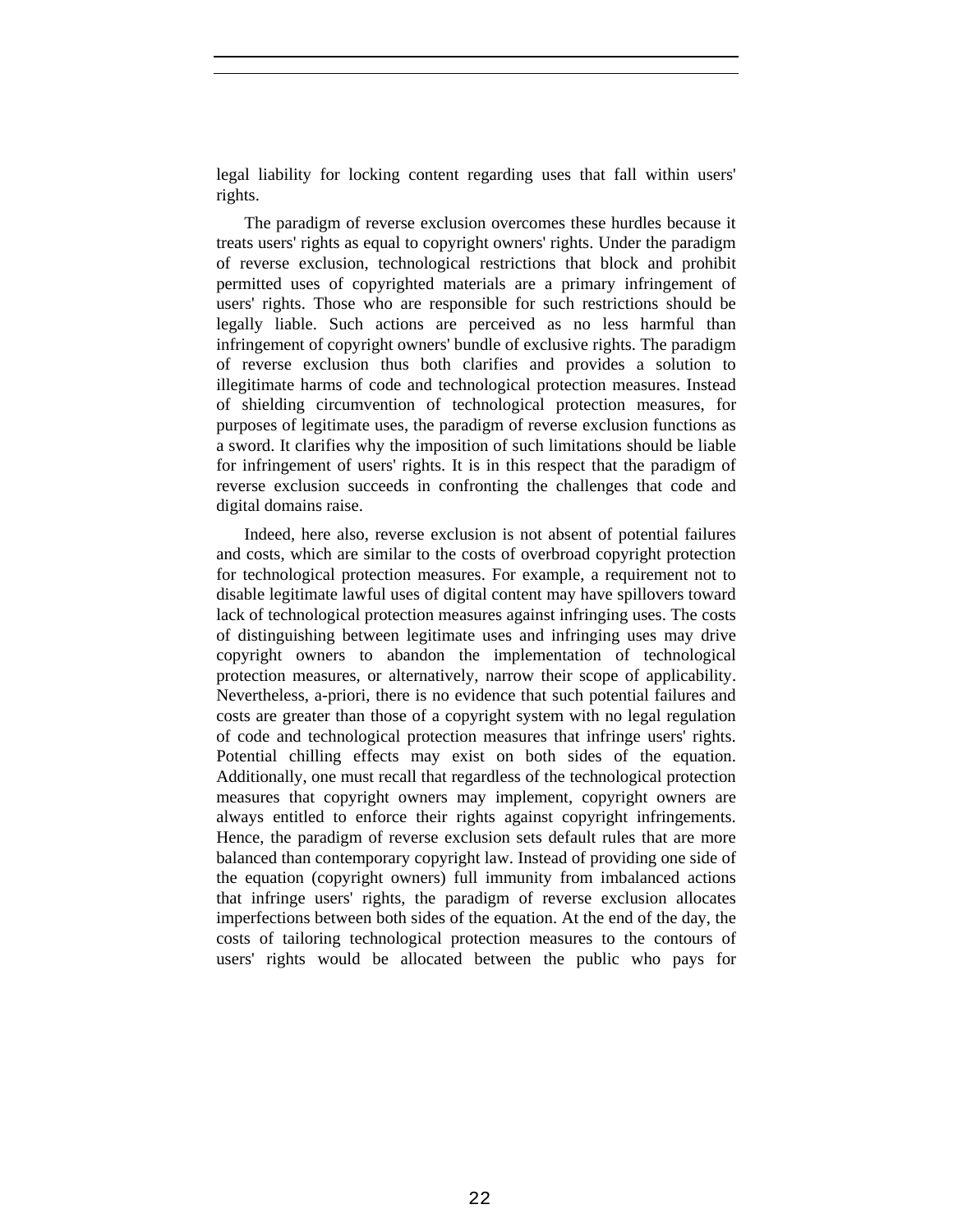copyrighted digital content. Such a result seems to achieve outcomes, which are more socially desirable than de-facto prohibition on legitimate lawful - and socially beneficial - uses of digital content.

\* \* \* \* \*

To summarize, my purpose, thus far, was to present the paradigm of reverse exclusion and its underlying justifications. I outlined several accumulative justifications for structuring users' rights as in-rem rights that impose a duty of non-interference on the rest of the word. The paradigm of reverse exclusion is justified economic rationales similar to the ones that underlie the structuring of copyright owners' interests as in rem property rights to exclude. Additional support, for the paradigm of reverse exclusion, derives from broader prisms of political, moral and social considerations. Finally, reverse exclusion mitigates and solves imbalances and failures that are caused by code and aggressive technological protection measures, which are implemented by content providers. In this context, the paradigm of reverse exclusion seems indispensable in order to tailor code and technological protection measures according to the substantial contours of copyright law. My purpose in the next section is to address several prominent counterarguments and critiques against the paradigm of reverse exclusion.

## *C.* **COUNTERARGUMENTS**

The paradigm of reverse exclusion is exposed to potential critiques and counterarguments. My purpose in this section is to mention  $\Box$  potential disadvantages of my proposal. Although I agree with the basic argumentation and reasoning of all  $\blacksquare$  disadvantages, I do not think that these counterarguments undermine and make redundant the introduction of reverse exclusion to copyright law. Moreover, most of the disadvantages and counterarguments to be discussed in the following paragraphs represent general difficulties that are associated with a copyright regime. Arguably, one may come up with a general critique over the desirability of a copyright system and within it also the concept of reverse exclusion. My discussion in the following paragraphs, however, is less ambitious. I presume, as given, the existence of a copyright system and within this framework, I examine the arguments against the paradigm of reverse exclusion.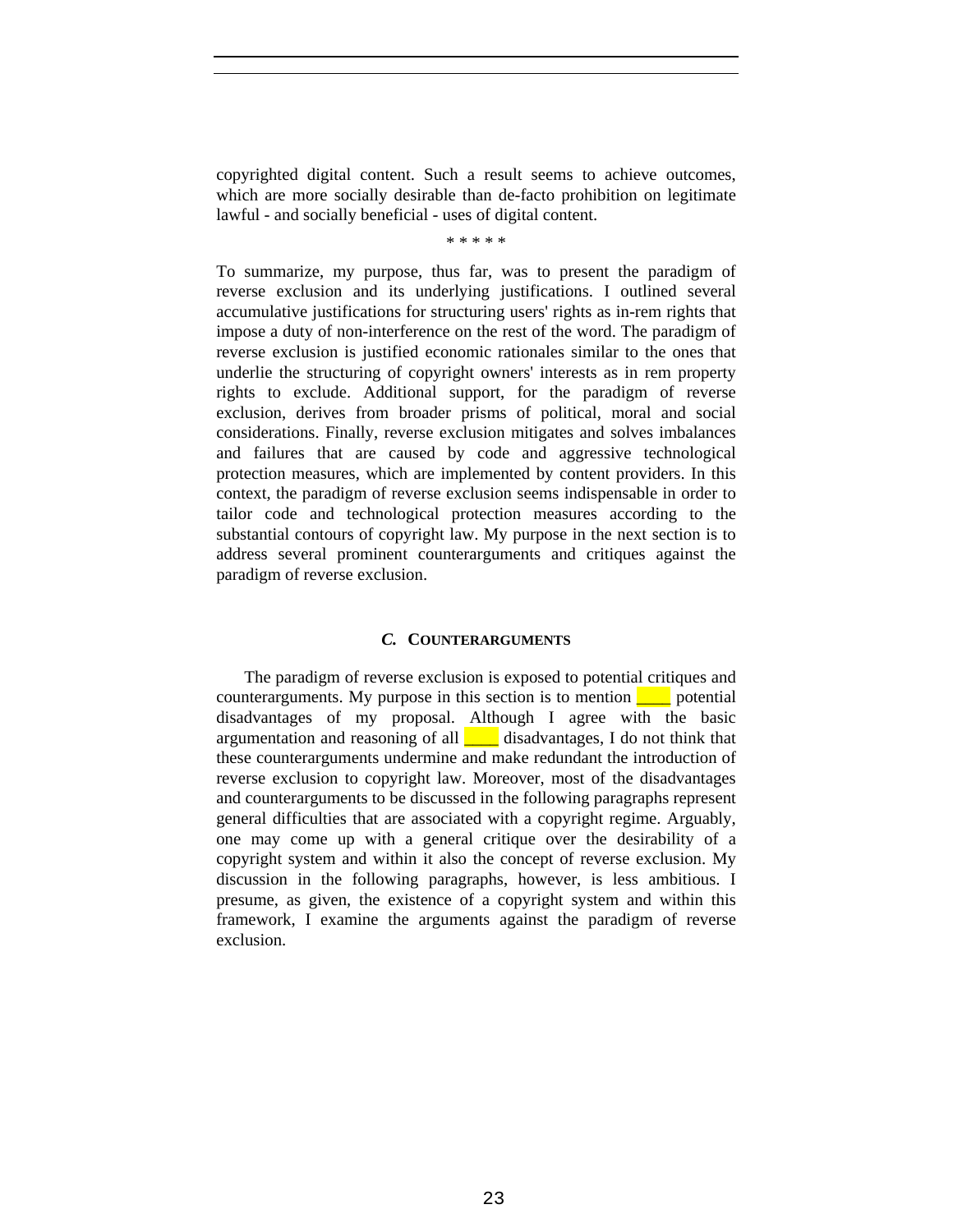## **1. The Perils of "Property Talk"**

One critique against the paradigm of reverse exclusion refers to the disadvantages of following and elevating notions of property and the right to exclude within copyright law. This approach begins with the wellestablished critique against the proprietarization of copyright law and the commodification of intangible cultrual works. Throughout the last decade, scholars have criticized both the justifications and outcomes of cabining copyright as an in-rem property right. This critique spans across several arguments: (a) copyright law is a public-regarding regulatory mechanism, which does not justify proprietary protection of intangible resources. (b) The nature of property rights as in-rem exclusionary rights impairs our ability to design a legal regime that seriously takes into account competing and no less important values such as free speech, cultural environmentalism, cultural democracy and distributive values. (c) In addition to its direct negative implications, the conceptualization of copyright protection, as a property right, carries undesirable expressive elements. It shapes individuals attitudes toward creative works and creative processes in manners that weaken dialogic virtues and strengthen the perception of culture as a commodity. The paradigm of property enforces social practices of control and exclusion, which are both unnecessary and harmful in the context of cultural and creative activities.

Returning now to the paradigm of reverse exclusion, the argument is that the structuring of users' rights as in-rem exclusion rights also carries and amplifies many of the disadvantages that are associated with "property talk". To some degree, this argument relies and parallels with recent critique against the Creative Commons movement and its reliance on proprietary licensing strategies as means to enhance the public domain. According to this line of argument, even if formally, reverse exclusion empowers users, its prominent reliance on the functionality and morality of property is misguided. It is misguided because it is also a paradigm that further frames and empowers copyright owners' reliance, rhetoric and legal formalization of their private proprietary rights in cultural and creative artifacts. Property talk, so it is argued, is destructive on both sides of the equation. Another related argument is that if the source of the problem lies in copyright's proprietary characteristics, then the appropriate remedy is to narrow and reconfigure the nature and scope of copyright protection. Instead of making an affirmative move, toward elevating and reconfiguring users' rights (-as reverse exclusion rights-), what the law should do is limit the scope and scale of copyright protection.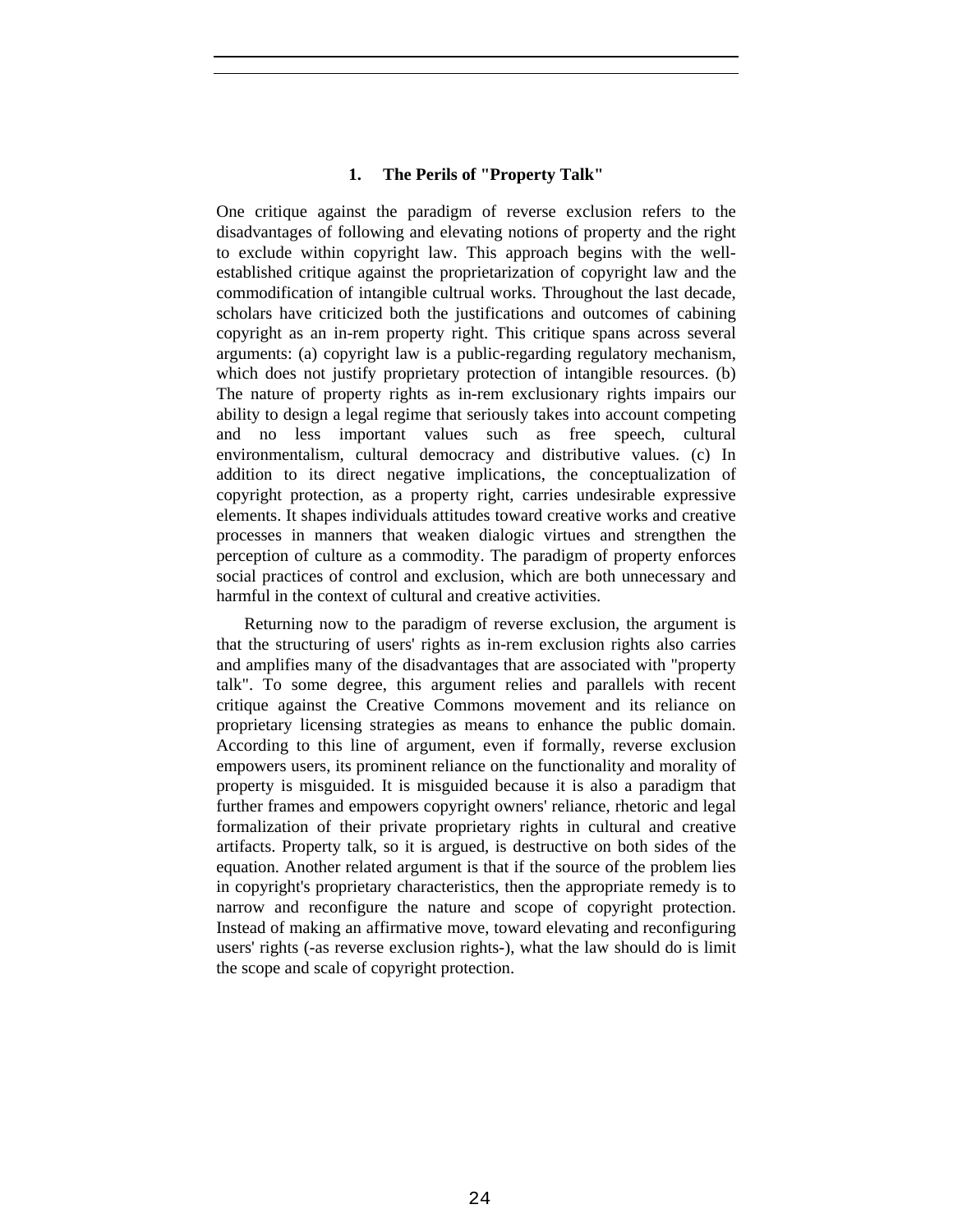My response to these counter-arguments is twofold. To begin with, I agree that one need not underestimate the disadvantages and fragileness of justifications that call for the propertization of intangible creative works. Similarly, metaphors and rhetoric of property may indeed undermine democratic, distributive and cultural values that copyright law must consider. I also agree that the formalization and structuring of users' rights, as reverse exclusion rights, may reinforce elements and characteristics of property within copyright law. Reliance on concepts of property as instruments to craft freedoms may seem as a risky strategy, at least at first sight.

Nevertheless, overall and particularly as a matter of practice, I do not think that these observations and counterarguments prevail over the contribution of introducing the paradigm of reverse exclusion to copyright law. To begin with, policymaking and legal regulation, in the area of copyright, are not merely a theoretical issue. There is already a baseline, strongly biased toward rights' owners, which was influenced by realpolitik, public-choice and the power of interest groups. With or without the paradigm of reverse exclusion, copyright law, the rhetoric and metaphors of property are here to stay. Hence, it seems naïve and imprudent to reject the paradigm of reverse exclusion just because it relies on the concept of in-rem exclusion rights. The need to provide effective remedies against infringement of users' rights seems much more compelling than the risk of strengthening the already well-established concept of property within copyright law.

For similar practical reasons, it seems unrealistic to abandon the paradigm of reverse exclusion with anticipation to the abolishment, or narrowing, of copyright protection. Even if such dynamics would take place, it seems that then the role of reverse exclusion may even be more significant. Narrowing the scope of copyright protection means expansion of users' rights and expansion of users' rights would be ineffective unless users obtain effectual tools of enforcement against violation of their rights. This is exactly the role of reverse exclusion. Consider, for example, a reform that increases the role of liability rules within copyright law. Under such a reform, the range of circumstances in which copyright owners are eligible only for a monetary compensation, without ex-ante ability to prohibit a secondary use, would increase (e.g. for educational purposes, or as part of a secondary parody or satire). Such a reform expands users' rights. However, in itself, it says nothing and provides no remedy to instances in which copyright owners and other third parties would use self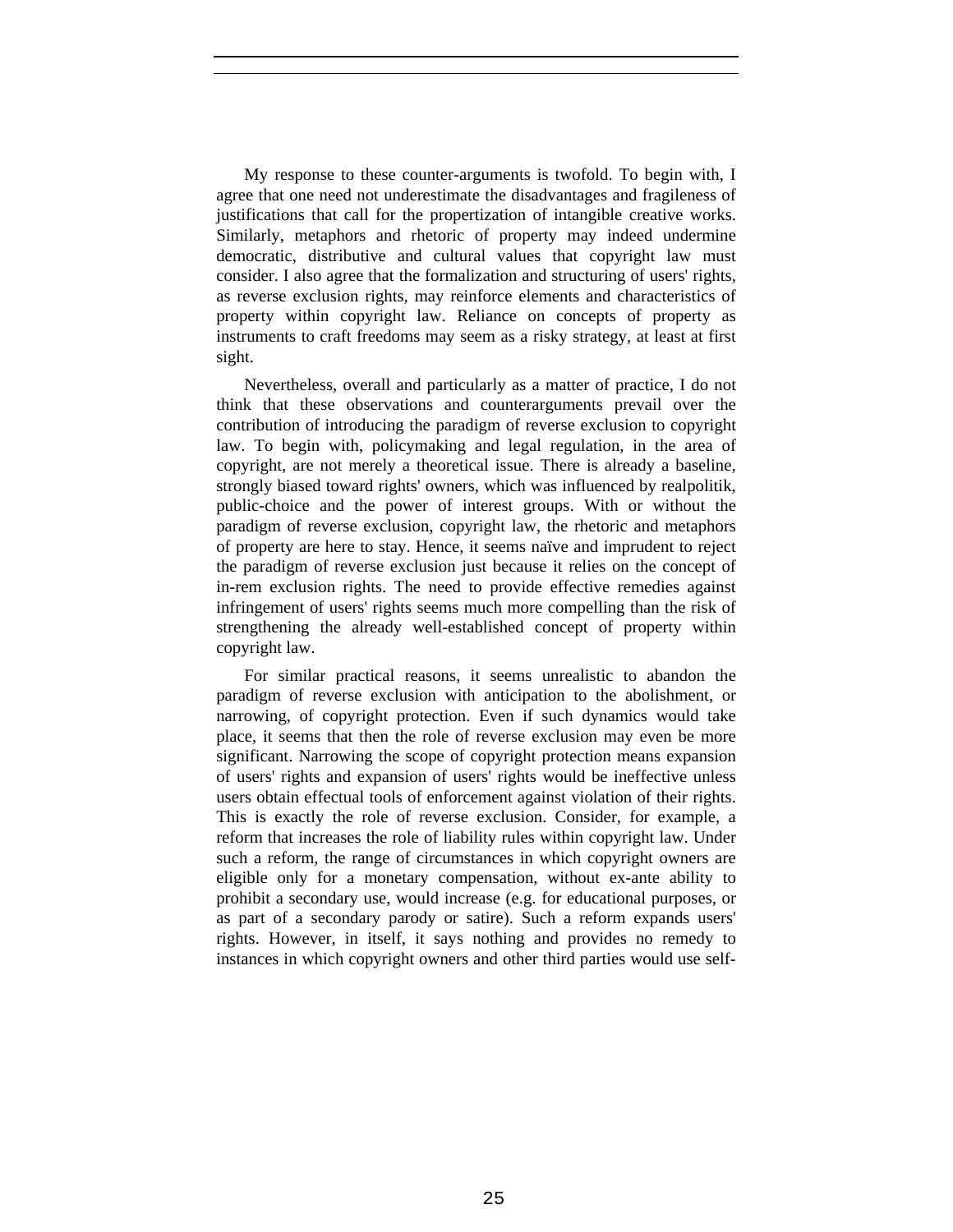help mechanisms that impose restrictions against such secondary uses. Hence, the broader the substantial range of users' rights is, the more we would need reverse exclusion as a mechanism to ensure effective enforcement of users' rights.

In addition, it seems that the above-mentioned critique misses something in its static perception of property and in-rem exclusion rights as social and legal institutions. Legal instruments such as the paradigm of reverse exclusion, or the creative commons licenses, may have dynamic consequences that stimulate ideological drifts in people's perception of copyright law and the political valance that underlies it. This observation relates and relies on Jack Balkin's insights regarding the notion of *ideological drift*, that is instances by which ideas and concepts change their political valence as they are introduced into new social and political contexts over time. Balkin demonstrated how struggles over the meaning of legal notions stimulate drifts in their common understanding and utilization. Ideas or symbols may appear to change their political valence over time because groups have adopted competing interpretations of relatively abstract ideas or symbols used in previous debates. For Balkin, the theory of ideological drift was not simply a theory about the changing valence of political and legal ideas. It was also a theory of cultural meaning and cultural power. Individuals and groups struggle over the meaning and content of abstract symbols and ideas. Through this process, they re-create the tools of understanding that they use to make sense of the social world that constitute them as members of a culture. The creation and re-creation of the tools of understanding, the meanings of words, and the boundaries of the reasonable and the unreasonable, are the ultimate sources of ideological drift.

Returning now to the paradigm of reverse exclusion, one may argue that instead of merely strengthening traditional notions of property and proprietary interests, the paradigm of reverse exclusion works in a more sophisticated manner. It transforms the role and political valance of "property" and the right to exclude within copyright law. Now, the right to exclude "belongs" not only to copyright owners but also to users. Now, the right to exclude may be associated with freedoms and rights of users no less than with proprietary interest of rights owners. To some degree, this also means that the ability of copyright owners to rely on the notion of property, as a leverage to broaden and shield their rights, becomes more limited. Now exclusion and in rem rights become notions that are associated and support users' rights no less then copyright owners. This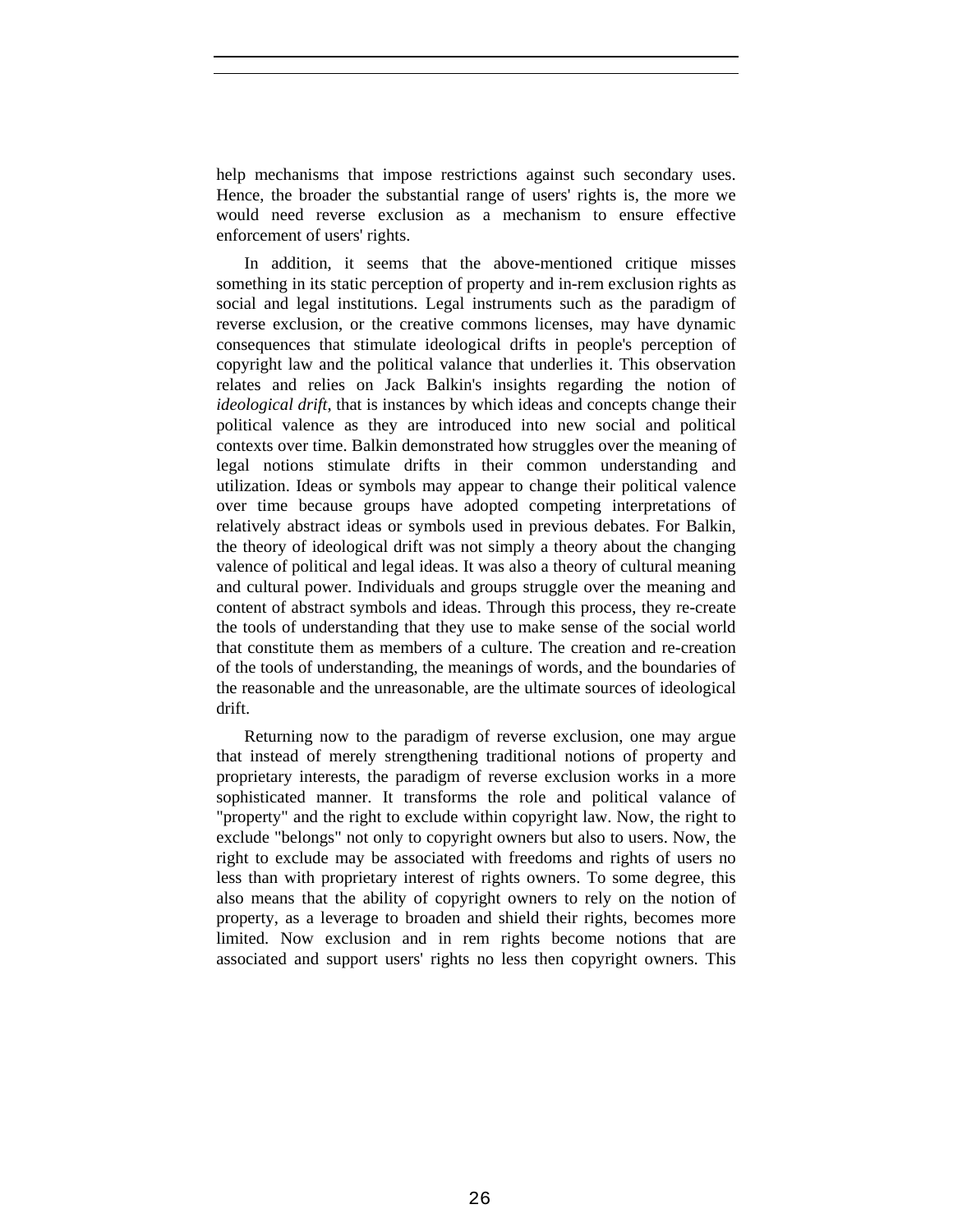blurring and emerging Janus-faced nature of exclusion may weaken prior concrete, homogenous and to some degree, unilateral perceptions about the functions of property, exclusion and in rem rights in copyright law. This in itself may be a process that empowers users' rights.

To conclude, I do not think that there is something eminent in "property talk" that justifies the rejection of conceptualizing users' rights as reverse exclusion rights. Indeed, exclusion is only one out of several – at times conflicting - elements that together may come up with what is commonly perceived as property law. In itself, exclusion, as a concept, does not reflect the complexities of property law as well as the fact that in many instances, there are values, concepts and paradigms that may overcome and mitigate one's right to exclude. As outlined in the next part, similar patterns may appear also in the context of users' rights. However, just like in the context of copyright protection, the component of exclusion should be salient also in the context of conceptualizing and structuring users' rights.

## **2. Economic Queries**

A second line of arguments against the paradigm of reverse exclusion challenges its economic reasoning and the presumption that the paradigm of reverse exclusion better promotes social and public goals that underlie copyright law. This critique is composed out of several components.

The first component focuses on non-recouped positive externalities. The argument is that even with the endorsement of reverse exclusion, there is still no assurance that users will internalize positive externalities that are vested in lawful uses of copyrighted materials. Mere existence of a reverse exclusion right does not guarantee that users will always enforce their rights. For example, users may voluntary (& contractually) waive their reverse exclusion rights and thus ignore positive externalities that such rights embrace. Similarly, users may decide that they are not interested in investing the resources that are required for suing over infringement of their users' rights. In some circumstances, even though a certain use encompasses significant social benefits, the costs of enforcement would be higher than the value of the prohibited use for a particular user.

Consider, for example, an amateur creator who wishes to use existing audio-visual materials in his self-created video-clips but is technologically restricted from doing so. Under a reverse exclusion model, such a user should be legally entitled to sue – for a users' rights infringement - those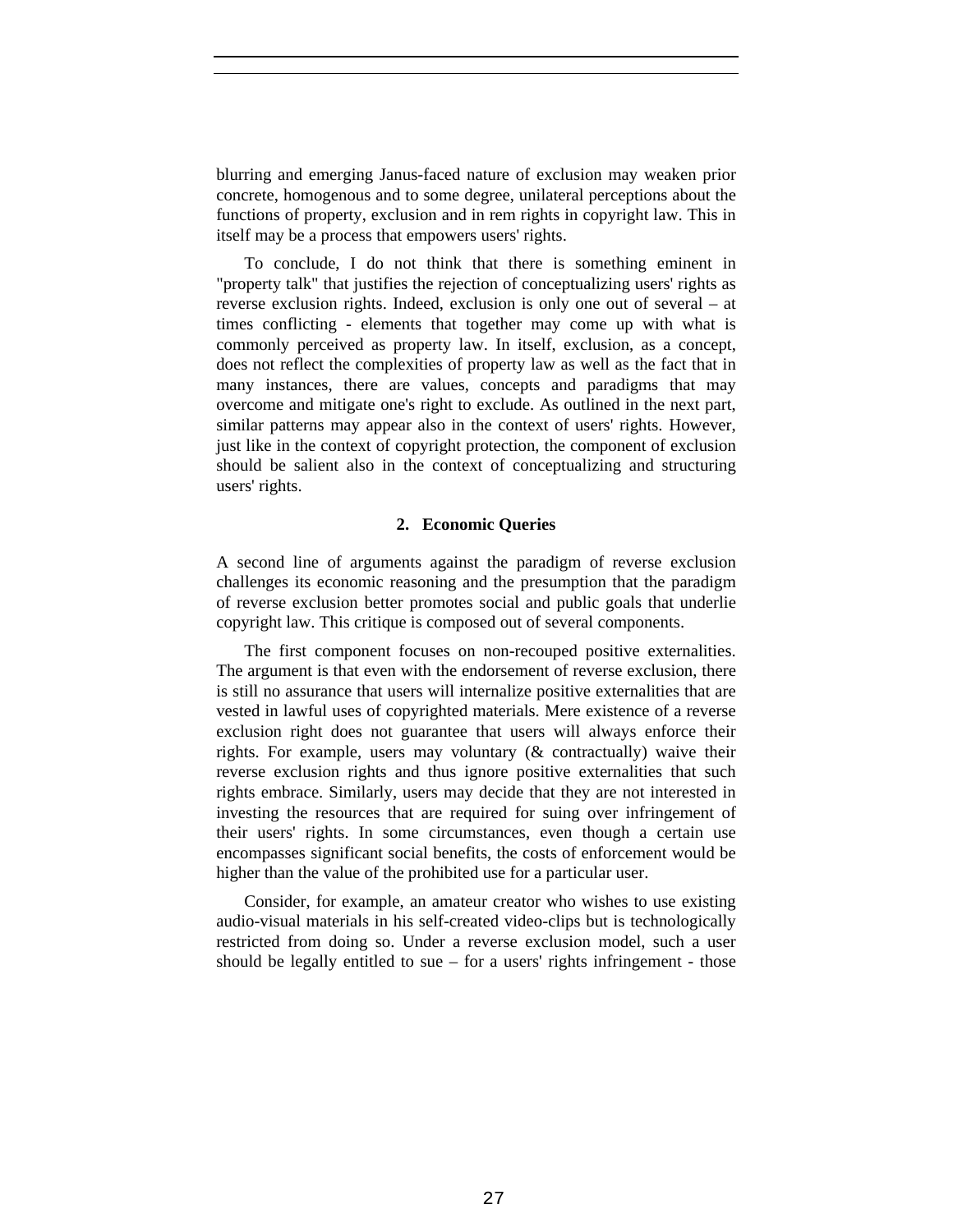who imposed the technological protection measures. Nevertheless, such a right is not very likely to enforced, if the costs of enforcement outweigh the value of the secondary work for our particular amateur creator (a value which may be lower than the social value of the secondary work).

Such scenarios are quite common. They were common before the introduction of reverse exclusion and they are most likely to continue after the introduction of reverse exclusion. Copyright law is very much about constant dynamic attempts to improve the conditions for internalizing spillovers and positive externalities. The paradigm of reverse exclusion does not provide a full comprehensive solution for such scenarios, yet, it still considerably improves the current state of affairs, which was described in part \_\_\_ *supra*:

To begin with, there are still many instances, in which users would have the incentive to enforce their reverse exclusion rights; not always, but enough to make the paradigm of reverse exclusion valuable. Additionally, as set forth in part *infra*  $\Box$ , by reverse implementing copyright schemes, such as statutory damages, in the context of users' rights infringement, the law can improve users' incentives to sue over infringement of their rights. Similarly, one must take into account the fact that just like copyright enforcement, users' rights enforcement has two prongs. One prong deals with users' active enforcement of their rights. The other prong deals with deterring copyright owners and other third parties from infringing users rights. Both prongs assist in internalizing spillovers and positive externalities. One prong does so by providing users with remedies to enforce their entitlement. The other prong does so by sanctioning infringers. The paradigm of reverse exclusion, thus, includes an element of deterrence. Exposure to potential legal liability is enough in order to generate a certain degree of deterrence effect on infringers of users' rights. Deterrence does not require enforcement in all circumstances, but only in selective unpredicted instances that expose infringers to the risks of enforcement.

Finally, even if particular users lack the economic incentive to sue over infringement of their users' right, one can anticipate public advocacy, including class actions, in this regard. The last decade demonstrates growing public awareness and involvement, of non-governmental organizations, in the area of copyright law, including in the context of judicial proceedings. The introduction of reverse exclusion to copyright law would provide public advocacy with a novel efficient tool in their representation of public-regarding goals. To conclude, there may be many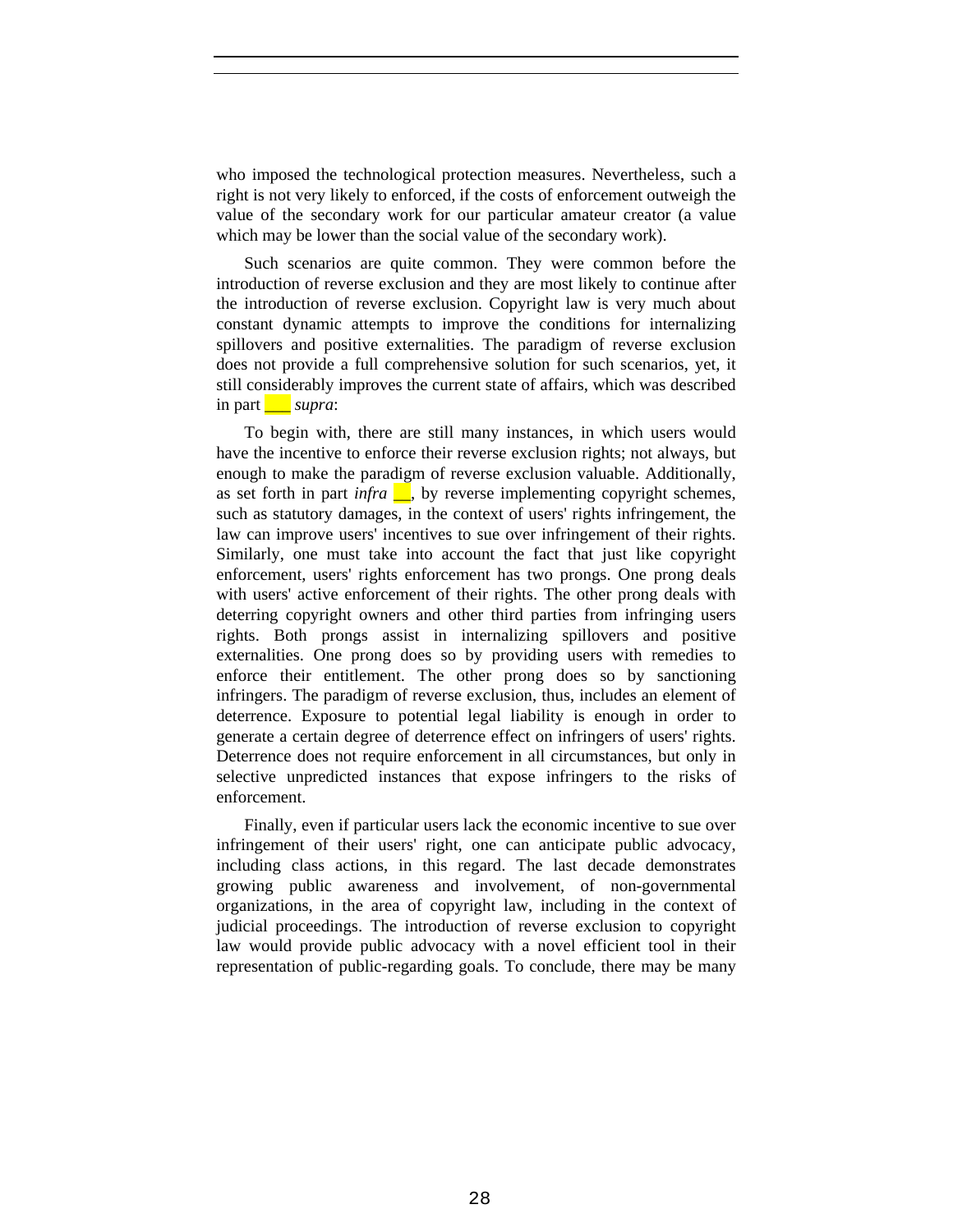circumstances in which particular users would lack economic incentives to enforce their reverse exclusion rights. Nevertheless, there are still several efficient paths in which enforcement against infringement of users' rights would take place.

A second related issue is the matter of *contractual waiver*. The argument here is that even if users are granted with reverse exclusion rights, they are most likely to waive their rights, particularly in an online digital environment where there is no practical ability to negotiate over the terms of acquiring digital content. Here also, although this basic observation seems accurate, it does not negate the potential contribution of reverse exclusion to copyright law. To begin with, there are many circumstances in which users' rights are unilaterally infringed either by copyright owners, or by third parties, with no contractual relationship at stake. Consider, for example, the imposition of technological protection measures and block-access mechanisms on public domain works. For example, circumstances in which the Google book library project, or a digital images agency, use such mechanisms on public domain works. Such restrictions are applicable on the public as a whole. Hence, in such circumstances, the effectiveness of reverse exclusion remains salient.

Indeed, in digital domains, access and usage of content is more dependent upon digital licensing encounters, which ordinary may require users to waive some of their rights. Licenses are attached to digital content and so are contractual waivers that are imposed on users. Yet, even this tendency does not negate the virtue of reverse exclusion. One reason is that based on public policy and contractual grounds, at least some of such waivers may not be binding. A second reason is that even if some waivers are binding, there is still significance for changing the default rules through the paradigm of reverse exclusion. Under the paradigm of reverse exclusion, copyright owners and other third parties are now required to negotiate over the terms of contracting around users' rights and buy their ability to restrict users' rights. To conclude, just like copyright owners' rights, under certain conditions, users' rights, as well, may also be contractually waived. Such waivers, however, do not undermine the potential contribution of reverse exclusion. It remains an open question to what degree should the law enable contracting around both copyright and users' rights. This question, however, is separate and distinct from the question of acknowledging the paradigm of reverse exclusion.

*Transaction Costs*: Another related economic argument deals with the issue of transaction costs. The argument is that if copyright owners and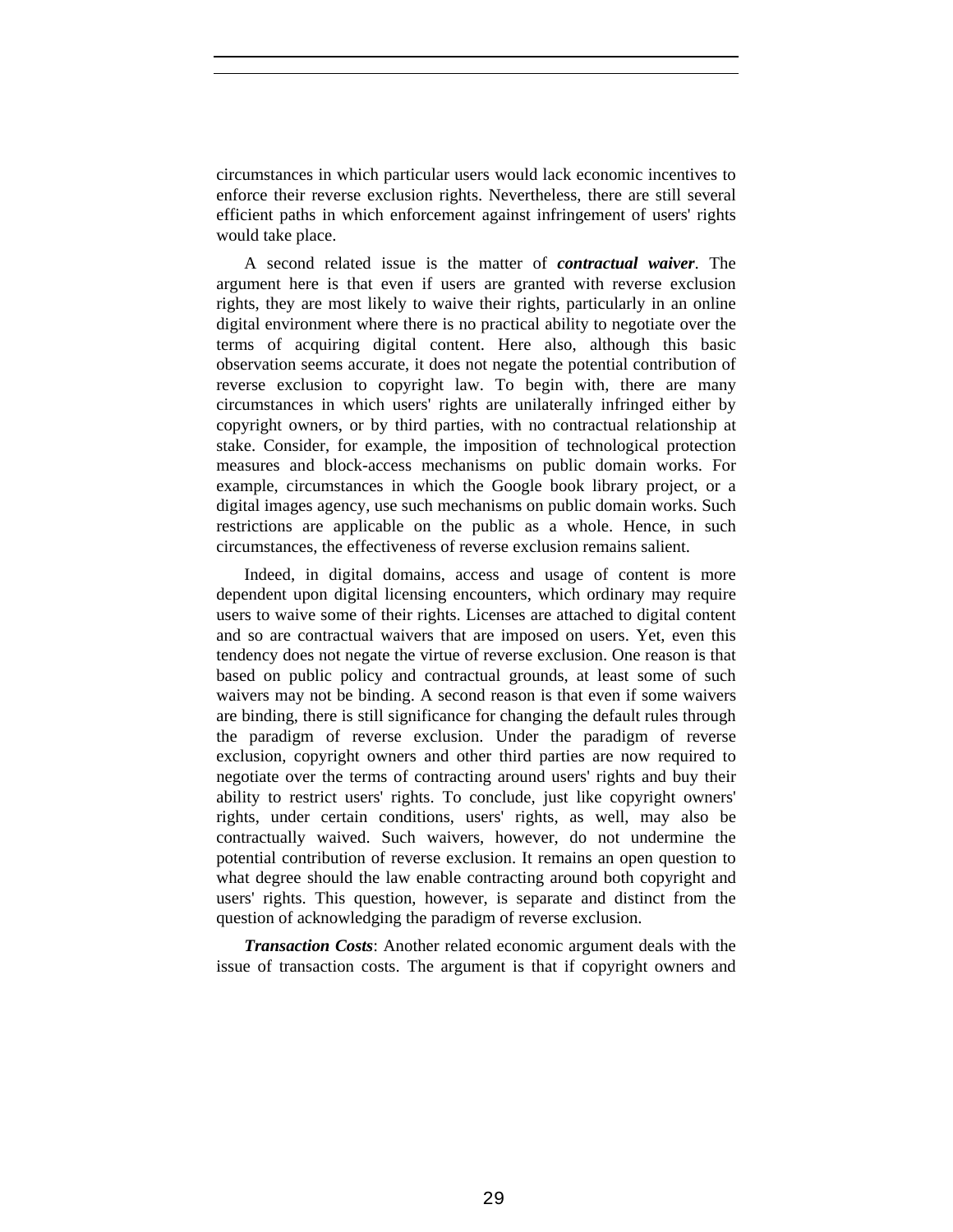third parties are required to obtain users' permission in order to contract around users' rights, then high transaction costs would practically impede such maneuvers. Hence, if one presumes that for the right price it may be efficient to contract around users' rights, one cannot ignore the issue of high transaction costs (leading to market failures). The reason for high transaction costs is that seemingly, any contracting around users' rights requires obtainment of authorization from an infinite number of users. Otherwise, those who impose restrictions on users' rights would still be exposed to legal liability from certain remaining individuals under their capacity as users. Reverse exclusion, so goes the argument, is practically a regime of inalienable users' rights. It is a regime of inalienable users' rights because, it is impossible (in terms of transaction costs) to obtain authorization from all users. Thus, whereas any remaining exposure to legal labiality (visa vi certain users) makes users' rights inalienable.

The final step of this argument focuses on the observation that the main utility of reverse exclusion is in setting default rules. These are default rules that users can "reverse license" to copyright owners and other third parties. Otherwise phrased, in terms of efficiency, the law should facilitate circumstances in which copyright owners, or other third parties, value restrictions over a certain use more than users' evaluation of their freedom to engage in such a use. This is particularly the situation if contracting around users' rights serves as a mechanism to implement efficient price discrimination mechanisms and tailor licensing schemes, which may be narrower than copyright law's defaults, yet also less costly to users. If the accumulation of reverse exclusion rights and high transaction costs obstruct such possibilities, then the utility of reverse exclusion becomes susceptible.

The problem of transaction costs is indeed acute. One may also argue that this is what makes the whole difference between the nature of copyright owners' exclusion rights and users' rights. Copyright owners' exclusion rights are efficient because there is only one entitlement holder from which the rest of the world is required to obtain authorization; thus, whereas users' reverse exclusion rights impose a reverse inefficient structure. In order to obtain the entitlement – that is, a users' right copyright owners, or other third parties, are required to obtain authorization from an infinite number of users. These are serious arguments that need to be addressed. Nevertheless, here also, there are several reasons why the problem of high transaction costs does not negate the contribution and value of introducing the paradigm of reverse exclusion to copyright. This last point requires further elaboration: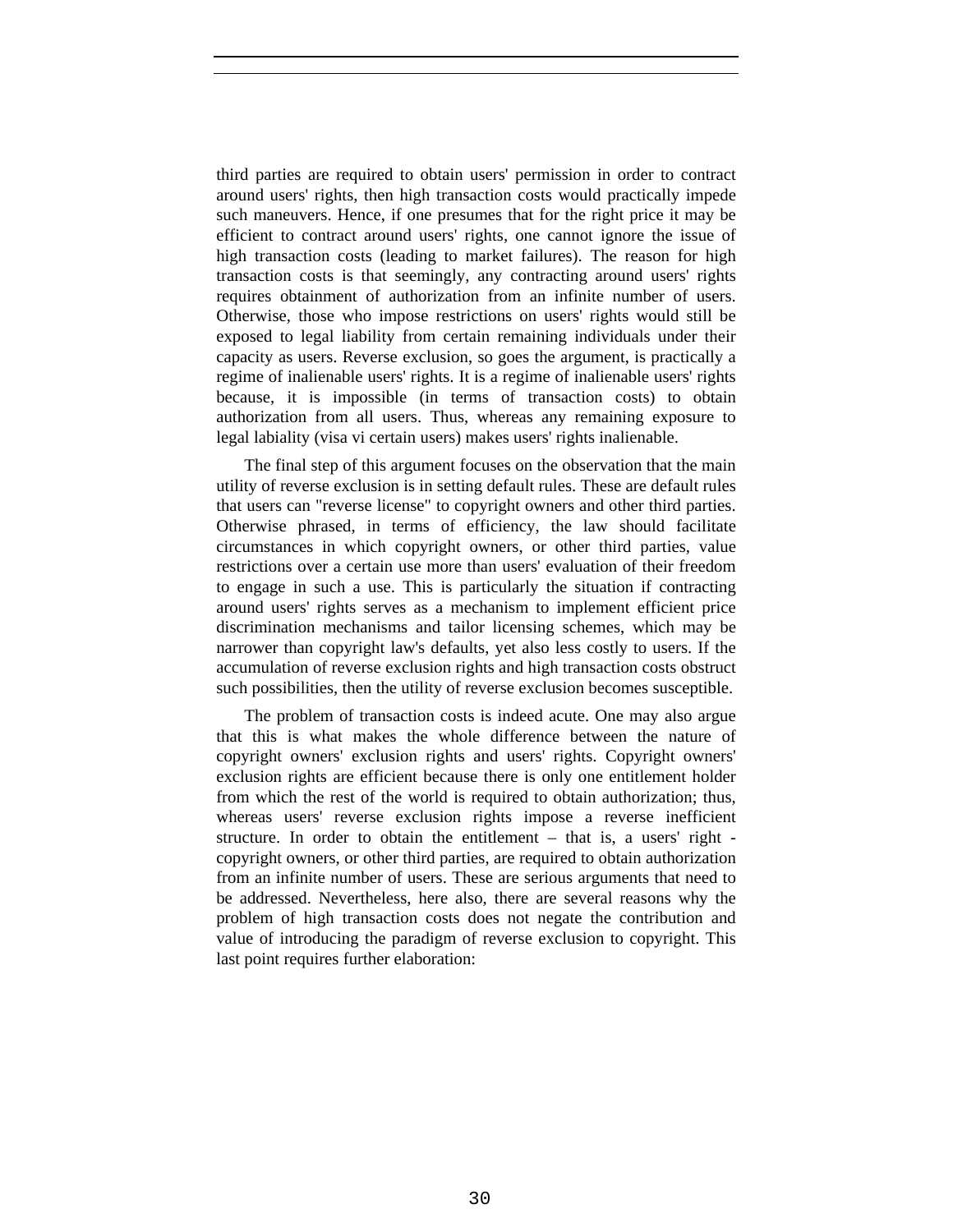The first point is that at least to some degree, the problem of high transaction costs would exist even if copyright law does not structure users' rights as reverse exclusion right. Even within current copyright law in which users' exemptions and limitations are structured as *soft* privileges, copyright owners seemingly face the same high transaction costs whenever they attempt to contract around users' rights. Whenever a user intends to do something that requires authorization from a copyright owner then there will be a juncture in which the copyright owner and the user meet. This juncture may also facilitate bargaining that deals with contracting around users' rights. The remaining zone of uses, however, is of uses, which are fully outside of copyright owners' domain. Regarding such uses - with or without the paradigm of reverse exclusion - there is no juncture in which copyright owners cross paths with users. Here, the law has to choose between a de-facto inalienable default rule, which is in favor of users, or a de-facto inalienable default rule, which provides copyright owners and other third parties the ability to unilaterally, take users' rights.

Moreover, to the degree that there is a de facto element of inalienability, it exists on both sides of the equation. Users as well, face high transaction costs when they attempt to buy out unilateral restrictions that copyright owners and other third parties impose on digital content; particularly, in circumstances when users require access and utilization of many copyrighted works. These are all problems, which are not unique to copyright law. They arise in many settings that require initial allocation of entitlements between competing parties. The point to be emphasized is that with regard to the domain of users' rights, the defaults are presumed to be more efficient. The presumption is that a default rule, which places the entitlement with the user, is more efficient than a default rule that places the entitlement in the hands of copyright owners and other third parties. Thus, whereas, both copyright owners and users would face high transaction costs when attempting to overrule law's defaults. High transaction costs, therefore, are a symptom that is prominently solved by determinations regarding initial allocation of entitlements, including entitlements such as the ones that are vested in users' rights.

The second point is that just like in the context of copyright owners, there are market and voluntary mechanisms that may overcome, at least partially, the problem of high transaction costs in the context of users' reverse exclusion rights. As Robert Mergers demonstrated, in many cases, *repeat players*, have an incentive to develop institutional voluntary market mechanisms that decrease and mitigate high transaction costs. Merges'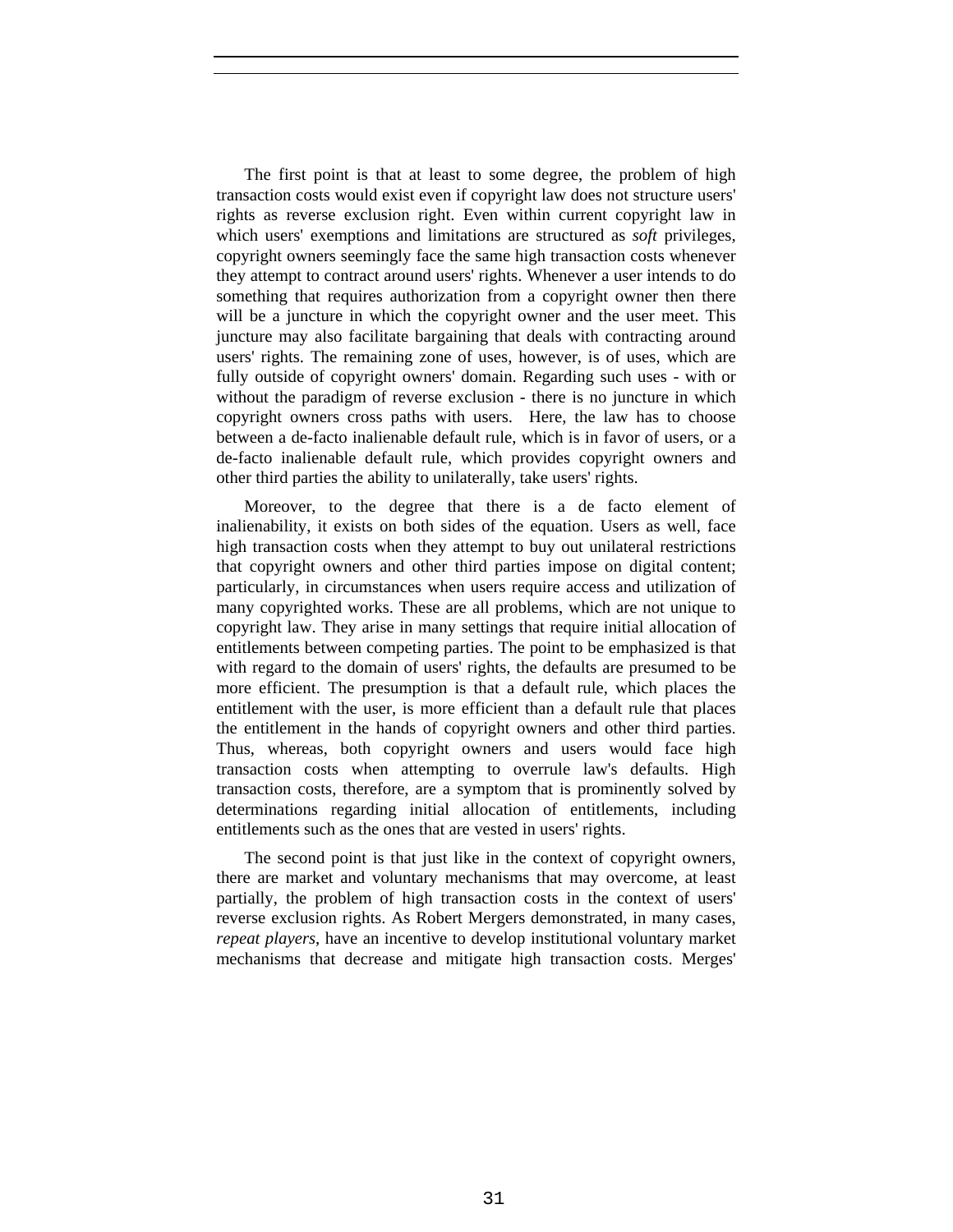basic argument is that repeat players do so by concentrating a portfolio of copyrights in the hands of one single entity, such as a collecting society.

Merges focuses his analysis on copyright owners. However, similar dynamics may evolve in the context of users' reverse exclusion rights. If users' entitlements attain economic value for copyright owners, for third parties and for users, then contracting into liability rules is likely (just like in the context of copyright owners' rights). For example, consortiums of academic institutions may collectively bargain with rights owners' over their terms of use, including contracting around users' rights; and when it is efficient for both sides, also reach an agreement on such issues. At least to some degree, another example is the settlement, which was not approved by the court, in the lawsuit regarding the Google Book Library Project. This case as well demonstrates the potential of class settlements in which users bargain over their rights. Hence, with the right substantial checks applied (as they were in the case of the Google Book Library Project Settlement), there are procedural paths for users' collective bargaining in manners that overcome the problem of high transaction costs.

Additionally, as set forth in the next part, just like in the context of copyright owners, when required, the laws of users' reverse exclusion rights could suffice in a remedy that is weaker than an injunction (e.g. a liability rule instead of a [reverse] property rule). Determining such instances requires a scrutinized inspection. At the end of the day, there may be few instances that would fall under this category. However, the point that I wish to emphasize at this stage is that just like in the context of copyright owners, there are both market-voluntary and legal paths to overcome the problem of high transaction costs.

To conclude, although highly relevant, the problem of high transaction costs in the context of contracting around users' rights does not negate the contribution of introducing the paradigm of reverse exclusion to copyright law. Finally, one must recall that as set forth in part  $\Box$  *infra*, the paradigm of reverse exclusion is also based on several political, cultural, moral and distributive arguments that come on top of efficiency and economic argumentations. From this overall perspective, even if high transaction costs impose significant barriers to contract around users' rights, there are counter considerations that support law's recognition in users' reverse exclusion rights. Once users' rights are conceived as embodying constitutional, distributive, democratic and autonomy-based values, their partial inalienable de-facto nature is not necessarily a disadvantage that is strong enough to outweigh their value and morality.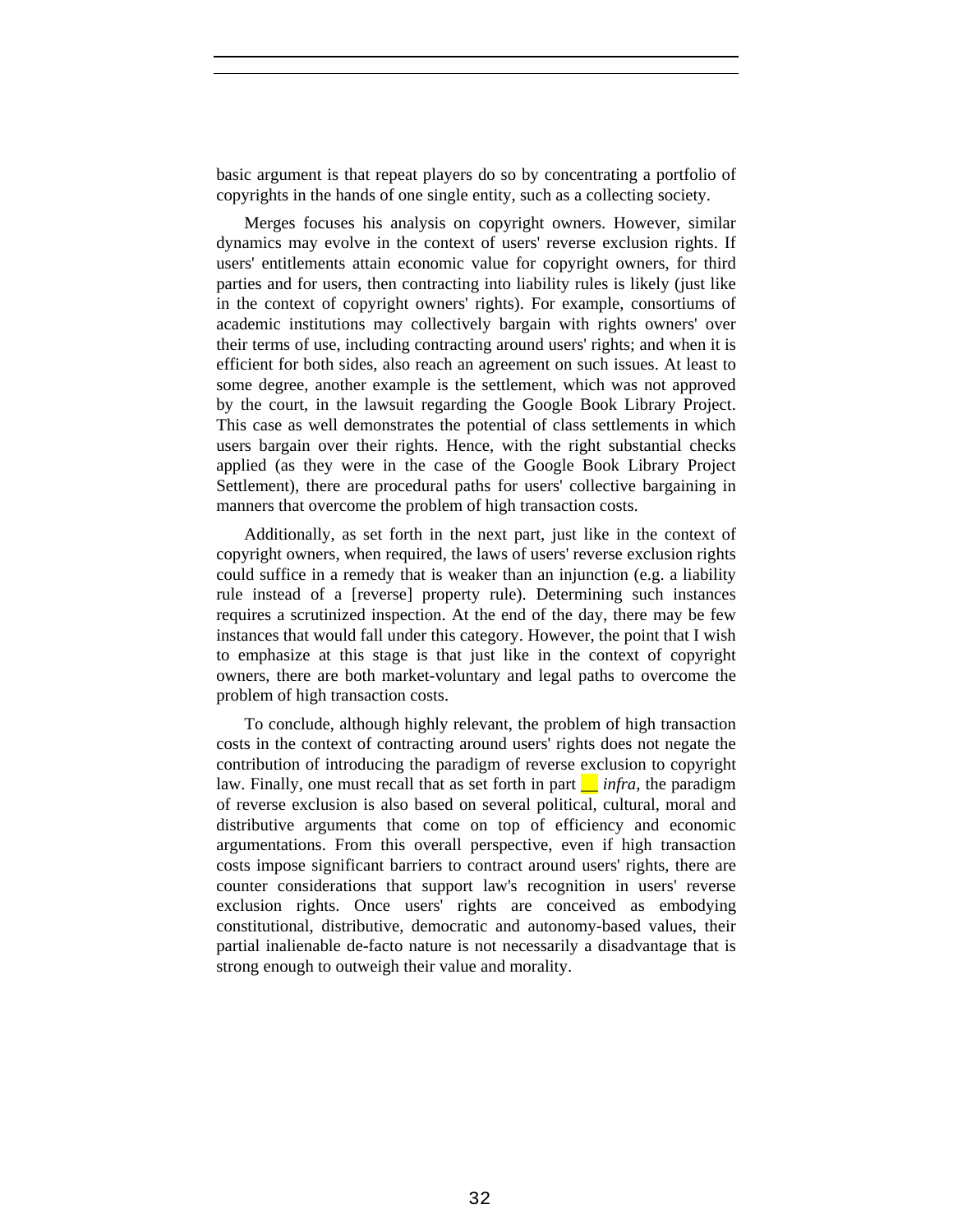# **3. Other Alternatives?**

One last category of criticism focuses on potential alternatives to the paradigm of reverse exclusion. The argument is that there are other alternatives at hand reach, which are less pretentious and complex to accomplish than the paradigm of reverse exclusion. Among the potential alternatives are liability rules, strategies of constructing cultural commons (such as the creative commons movement) and finally, arguments that property law – as a form of regulating copyright owners' rights, limitations and obligations - suffices for incorporating the goals and values that underlie users' rights. Property law, so goes the argument, is not only about exclusion but also about inclusion. Property law is not only about the rights of copyright owners, but also about their obligations. Hence, the traditional contours of copyright law are ubiquitous enough to incorporate the goals and values that underlie users' rights even without reconfiguring users' rights as exclusionary rights. More generally, the argument is that there is no justification for radical reconfiguration of users' rights as exclusionary rights. The accumulation of contemporary copyright law schemes together with structural licensing arrangements may suffice in striking the right equilibrium between users' rights and copyright owners' proprietary interests.

My answer to such criticism covers two layers. One layer focuses on the particular insufficiency of the various alternatives at stake. The second layer focuses on the general role of reverse exclusion as a complementary component that should come along and not instead of other elements within copyright law. As for the second layer, the main point to be emphasized is the following: the role of reverse exclusion is not to replace or transform substantial elements within users' rights but rather to work together with such elements. In fact, the main role of the paradigm of reverse exclusion is to provide effective remedies against actions that destabilize users' rights and privileges as they are already recognized by copyright law. From this perspective, when one examines the proclaimed alternatives to the paradigm of reverse exclusion, the question to begin with is the nature of the alternative and its role within copyright law. If the component at stakes is substantial, then reverse exclusion is most likely to be a supplement rather than a competing alternative.

Consider the alternative of *liability rules*. In the last decade, several scholars, as well as the Supreme Court, have emphasized the advantages of shifting, at least parts of copyright owners' entitlements, from a regime of property rules to a regime of liability rules. According to these proposals,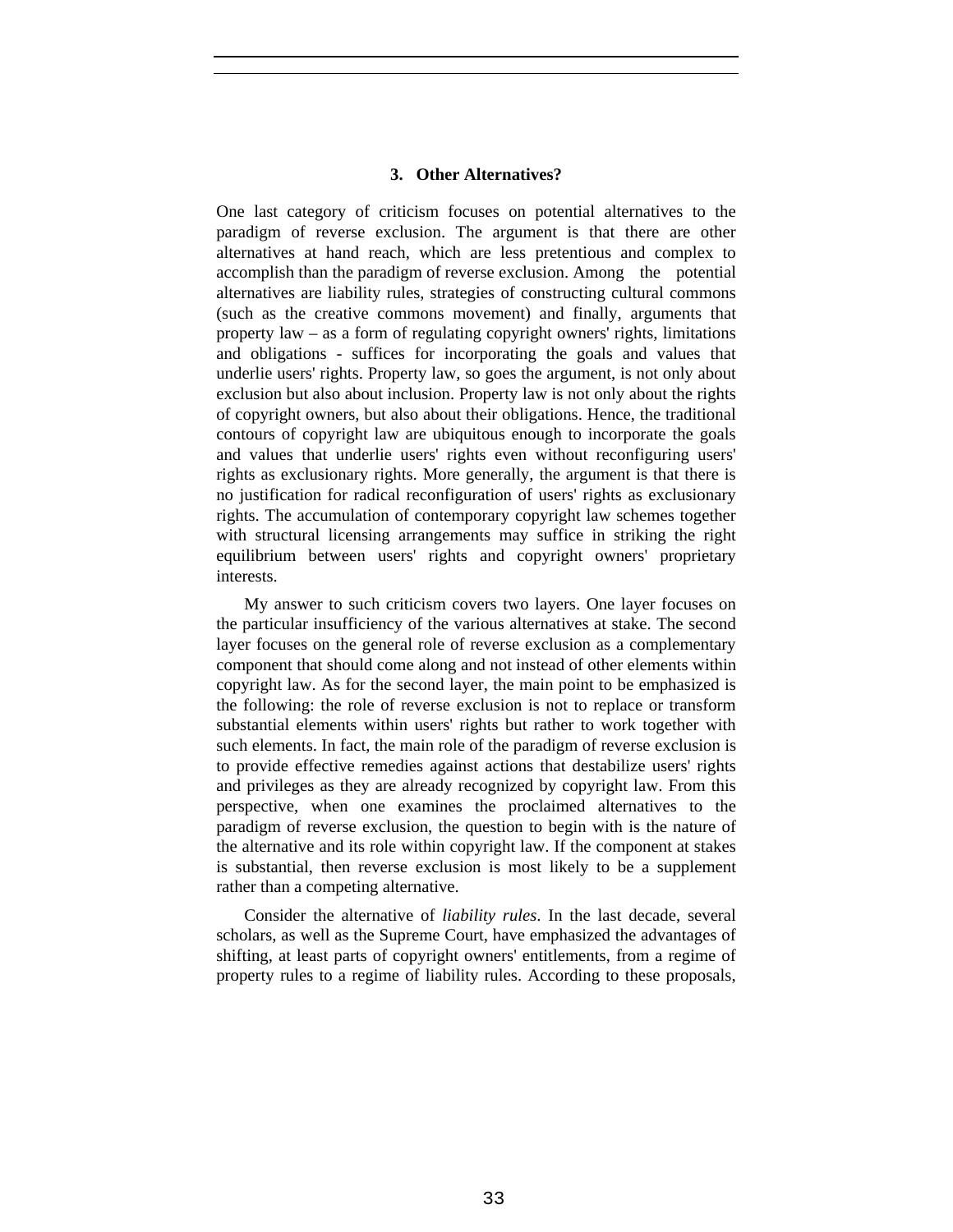certain uses of copyrighted works should be enabled without a need for exante authorization from copyright owners. Ex-post monetary compensation, rather than exclusive control, should be the governing rule in such circumstances.

Shifting segments of copyright law toward liability rules may be both justified and empowering in terms of users' rights. It can overcome markets failures, such as high transaction costs, solve illegitimate private censorship by copyright owners and mitigate other circumstances in which a property rule does not strike a socially desirable balance between various competing interests that are implicated by copyright protection. A liability rule, however, does not solve any of the problems that the paradigm of reverse exclusion is intended to solve. In itself, it does not provide a solution for unilateral restrictions that are imposed by copyright owners and other third parties. Here one must make a distinction between proposals to adjust copyright owners' entitlements as liability rules and the different issue of how to adjust and enforce users' entitlements. The mirror face of subordinating copyright owners' certain entitlements to liability rules is providing users with certain partial privileges ("pay as you play"). Yet, just like users' full (strict immunity) exemptions, these partial exemptions are also vulnerable. The paradigm of reverse exclusion solves this vulnerability just as it does with other segments of users' rights.

Similar observations are apparent also in the context of contemporary proposals and strategies of constructing cultural commons. Constructed commons strategies are aimed at utilizing large-scale and multi-participants voluntary, contractual and customary mechanisms as means to make cultural materials more accessible and usable by creators and the public. Such strategies utilize statutory copyright law, as their baseline to contractually and voluntary reconstruct privileges to access and use cultural materials.

One prominent example in this context is the creative commons movement. The Creative Commons operates a licensing platform promoting free use of creative works. Within this framework, right holders can choose any combination of the following standardized terms: Attribution (requiring credit to the author), Noncommercial (authorizing all uses for noncommercial purposes), No Derivative Works (authorizing the use of verbatim copies and prohibiting the creation of derivatives), and Perpetuity. The basic idea behind the Creative Commons is to facilitate the release of creative works under standardized, automated and relatively generous licensing schemes that make copyrighted works available for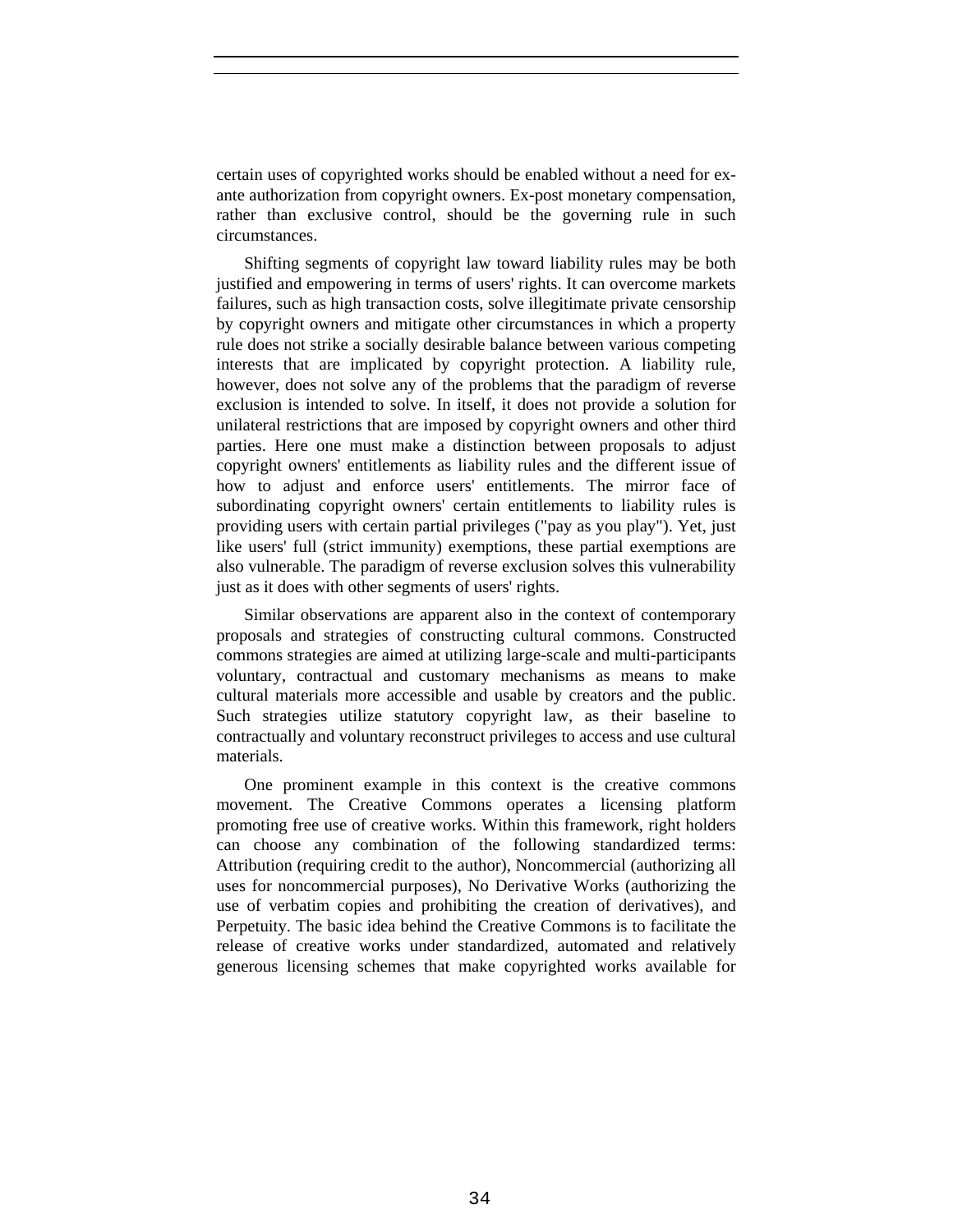sharing and reuse. The underlying goal and logic of the Creative Commons is to advance cultural environmentalism and users' rights by the construction of accessible and usable creative commons. More particularly, the share-alike option in the Creative Commons licenses creates viral licensing schemes, which require creators of derivative works to subject subsequent users of their derivatives to the same license that governs their own creative [re]sources.

Commons strategies are indeed an important component in expanding users' breathing space. In addition to their direct impact on making more content freely available to secondary uses, commons strategies also have an expressive and strategic impact. Commons strategies provide an alternative to traditional contours of content provision within commercial-industrial domains of corporate media. Along side, however, commons strategies operate through a constant dissonance. They rely on contemporary propitiatory copyright law as means to initiate long-term social and legal mobilization toward a public-regarding vision of cultural production. For this reason and others, it seems that commons strategies cannot replace the functions and goals of reverse exclusion. Moreover, at least to some degree, the paradigm of reverse exclusion mitigates some of the problems and hurdles that constructed commons give rise to. These last points require further elaboration:

The first point is that commons strategies and constructed commons [should] come on top – and not instead - of users' statutory rights. As opposed to the entire content that is subordinated to users' rights, content that is part of constructed commons is not very likely to cover the entire range of existing content. Alongside, constructed commons tend to provide users with powers that under copyright law's defaults would have required authorization from copyright owners. Such an authorization is granted by the contractual legal regime of constructed commons. This explains why voluntary commons-based strategies cannot substitute the essentiality of reverse exclusion in structuring and shielding statutory users' rights. Commons-based strategies are workable in zones that extend statutory users' rights. Constructed commons strategies are not intended to weaken statutory users' rights by shifting them to contractual regimes.

From this perspective, the paradigm of reverse exclusion may be seen in the following way. It is a mechanism, which is aimed to enhance zones of commons within the boundaries of statutory users' rights. This inconclusive zone may be limited in its scope. However, it does not suffer from certain inherent limitations that tag along proprietary-based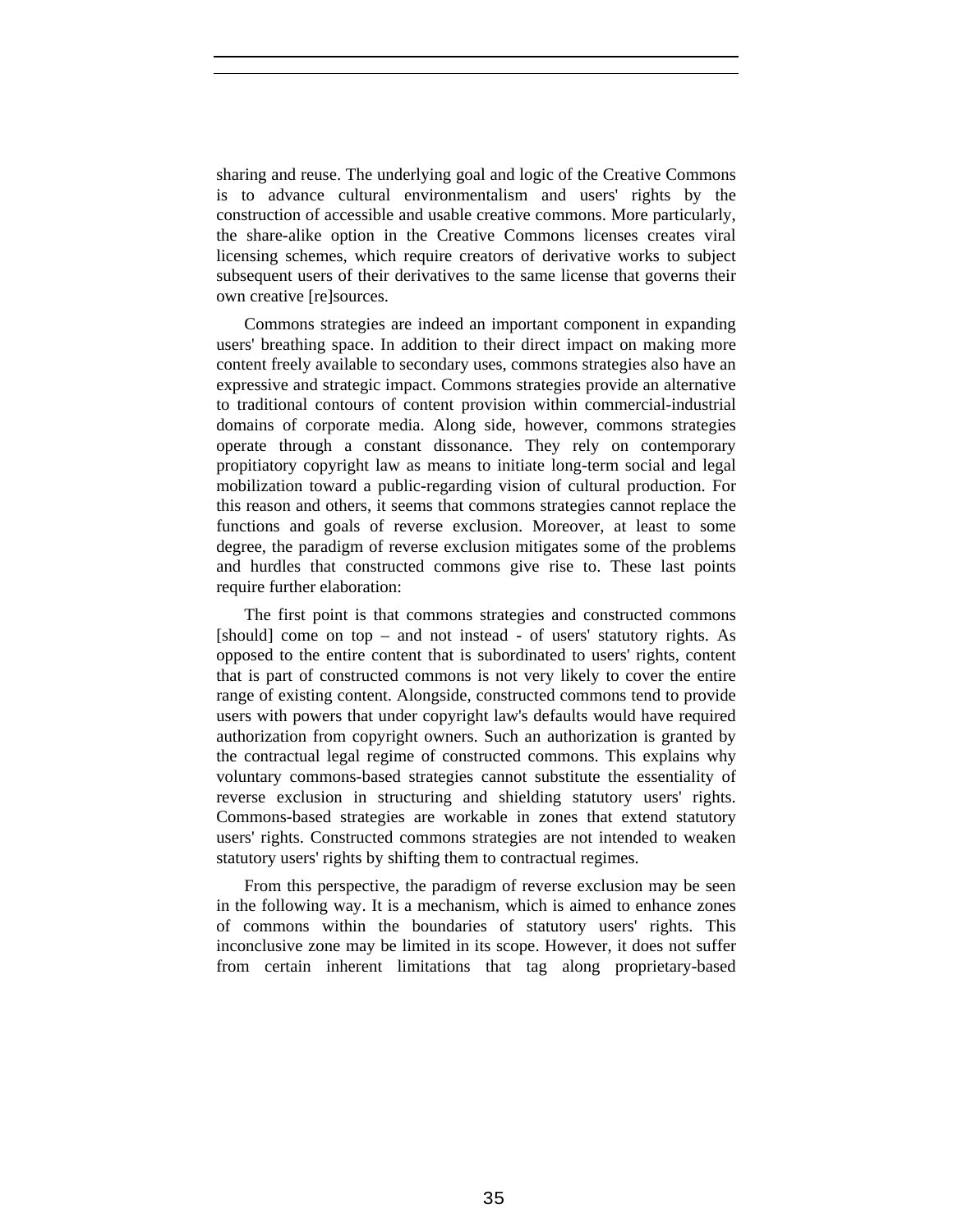constructed commons, such as notice and information costs, or the burdens that contracted commons may impose on future generations. As Molly Shaffer rightfully demonstrated, constructed commons, such as the ones introduced by the creative commons licenses, may be Pareto optimal when compared to copyright law's defaults. Nevertheless, they still involve the traditional problems that come with easements and servitudes. The paradigm of reverse exclusion operates within boundaries that are much narrower than the requirements and needs of cultural environmentalism. Yet, regarding these boundaries, the paradigm of reverse exclusion provides users with powers that are much more effective, simple and efficient than those associated with constructed commons. Hence, since the paradigm of reverse exclusion does not come instead of constructed commons initiatives, it seems justified to treat it as an accumulative mechanism that works together and further contributes to commons strategies.

Finally, one must take into account the fact that at times, initiatives, such as the creative commons licenses, might function in manners that prohibit and burden, users' privileges under statutory copyright law. As Niva Elkin-Koren demonstrated, certain combinations and particularly viral share-alike options of the Creative Commons licenses may prohibit secondary uses that otherwise would have fallen under one of copyright's exemptions and limitations (e.g. the fair use defense). For example, a noncommercial, no-derivative uses share-alike license. Such a license may significantly limit transformative uses, which bear important social and cultural values and which probably would be classified as fair-use. Similarly, there may be other instances in which commons strategies are Janus-Faced. While advancing public access and utilization of cultural works, such strategies may also limit certain uses that otherwise would have fallen within copyright's statutory exemptions and limitations. In such circumstances, the paradigm of reverse exclusion may significantly contribute to the functioning of constructed commons. Just like in many other circumstances, it would invalidate restrictions and limitations that constructed commons strategies indirectly impose on users' rights of third parties. I will return to this point in part  $\frac{ }{ }$  *infra*, which discusses the interface of contracting around copyright and the paradigm of reverse exclusion.

To conclude, it seems that the paradigm of reverse exclusion provides certain unique elements and attributes that are not entirely achieved by other schemes and mechanisms that are aimed to support users' rights. The